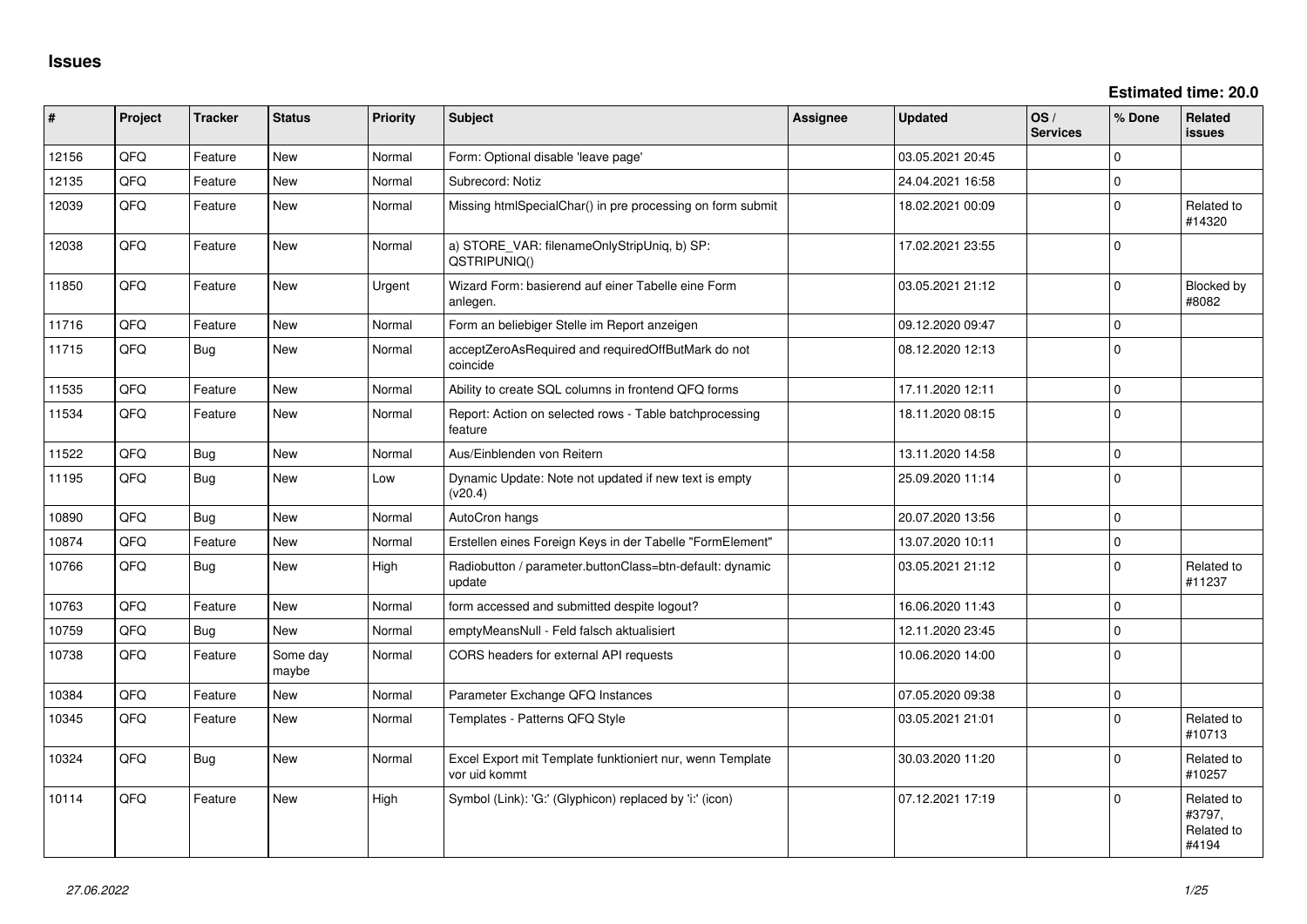| #    | Project | <b>Tracker</b> | <b>Status</b>     | <b>Priority</b> | <b>Subject</b>                                                                       | Assignee | <b>Updated</b>   | OS/<br><b>Services</b> | % Done      | Related<br>issues   |
|------|---------|----------------|-------------------|-----------------|--------------------------------------------------------------------------------------|----------|------------------|------------------------|-------------|---------------------|
| 9855 | QFQ     | <b>Bug</b>     | <b>New</b>        | Normal          | <b>Required Check</b>                                                                |          | 01.02.2020 15:56 |                        | $\Omega$    |                     |
| 9853 | QFQ     | Feature        | <b>New</b>        | Normal          | Check das SQL / QFQ / Mail Logfile geschrieben wird                                  |          | 09.01.2020 11:15 |                        | $\Omega$    |                     |
| 9126 | QFQ     | Bug            | Some day<br>maybe | Normal          | hidden Form elements are present in page source                                      |          | 02.01.2021 18:41 |                        | $\Omega$    |                     |
| 9024 | QFQ     | Bug            | Some day<br>maybe | Normal          | QFQ Einarbeitung                                                                     |          | 01.02.2020 15:56 |                        | $\Omega$    |                     |
| 9020 | QFQ     | <b>Bug</b>     | Some day<br>maybe | Normal          | radio mit buttonClass und dynamicUpdate lassen sich nicht<br>kombinieren             |          | 11.12.2019 16:01 |                        | $\Omega$    |                     |
| 8056 | QFQ     | Feature        | Some day<br>maybe | Normal          | Termin Organisation (Reservation)                                                    |          | 01.02.2020 23:19 |                        | $\mathbf 0$ | Related to<br>#8658 |
| 7921 | QFQ     | Feature        | Some day<br>maybe | Normal          | Rest API Export: URL kuerzer machen                                                  |          | 01.02.2020 23:19 |                        | $\Omega$    |                     |
| 7402 | QFQ     | <b>Bug</b>     | Some day<br>maybe | Normal          | thumbnail cache: outdated picture when permission denied<br>and permission resolved. |          | 01.02.2020 23:20 |                        | $\Omega$    |                     |
| 7281 | QFQ     | <b>Bug</b>     | Some day<br>maybe | Normal          | Subrecords: on large screen separator line too short                                 |          | 01.02.2020 23:19 |                        | $\mathbf 0$ |                     |
| 7278 | QFQ     | Feature        | Some day<br>maybe | Normal          | Form: Wert vordefinieren der immer gesetzt wird                                      |          | 02.05.2021 09:27 |                        | $\Omega$    |                     |
| 7229 | QFQ     | Feature        | Some day<br>maybe | Normal          | New FormElement.type: Button                                                         |          | 01.02.2021 12:32 |                        | $\Omega$    |                     |
| 7108 | QFQ     | Feature        | Some day<br>maybe | Normal          | <b>QFQ Wrap Elements</b>                                                             |          | 11.12.2019 16:01 |                        | $\Omega$    |                     |
| 7106 | QFQ     | Feature        | Some day<br>maybe | Normal          | Beispiel Nummerierung von Rows in Report                                             |          | 11.12.2019 16:01 |                        | $\Omega$    |                     |
| 7105 | QFQ     | Feature        | Some day<br>maybe | Normal          | Beispiel wie man in einer zweiten Tabelle speichert.                                 |          | 11.12.2019 16:01 |                        | $\mathbf 0$ |                     |
| 7104 | QFQ     | Feature        | Some day<br>maybe | Normal          | Manual: hint about escaping if '\r' appears in mail body                             |          | 11.12.2019 16:01 |                        | $\mathbf 0$ |                     |
| 7101 | QFQ     | Bug            | Some day<br>maybe | Normal          | 'form' in SIP and 'report' - breaks                                                  |          | 01.02.2020 23:20 |                        | $\Omega$    |                     |
| 7100 | QFQ     | Feature        | Some day<br>maybe | Normal          | Download: log access, max downloads, time limit                                      |          | 01.02.2020 23:19 |                        | $\Omega$    |                     |
| 6992 | QFQ     | Feature        | Some day<br>maybe | Normal          | DB exception: Syntax Highlight                                                       |          | 11.12.2019 16:01 |                        | $\Omega$    | Related to<br>#5450 |
| 6704 | QFQ     | Feature        | Some day<br>maybe | Normal          | Upload Mode: Bilder in Notizen rechts sollen aktuellen<br>Upload repräsentieren.     |          | 01.02.2020 23:19 |                        | $\Omega$    | Related to<br>#3264 |
| 6515 | QFQ     | Feature        | Some day<br>maybe | Normal          | Formular: Felder dynamisch ein/ausblenden                                            |          | 11.12.2019 16:02 |                        | $\Omega$    |                     |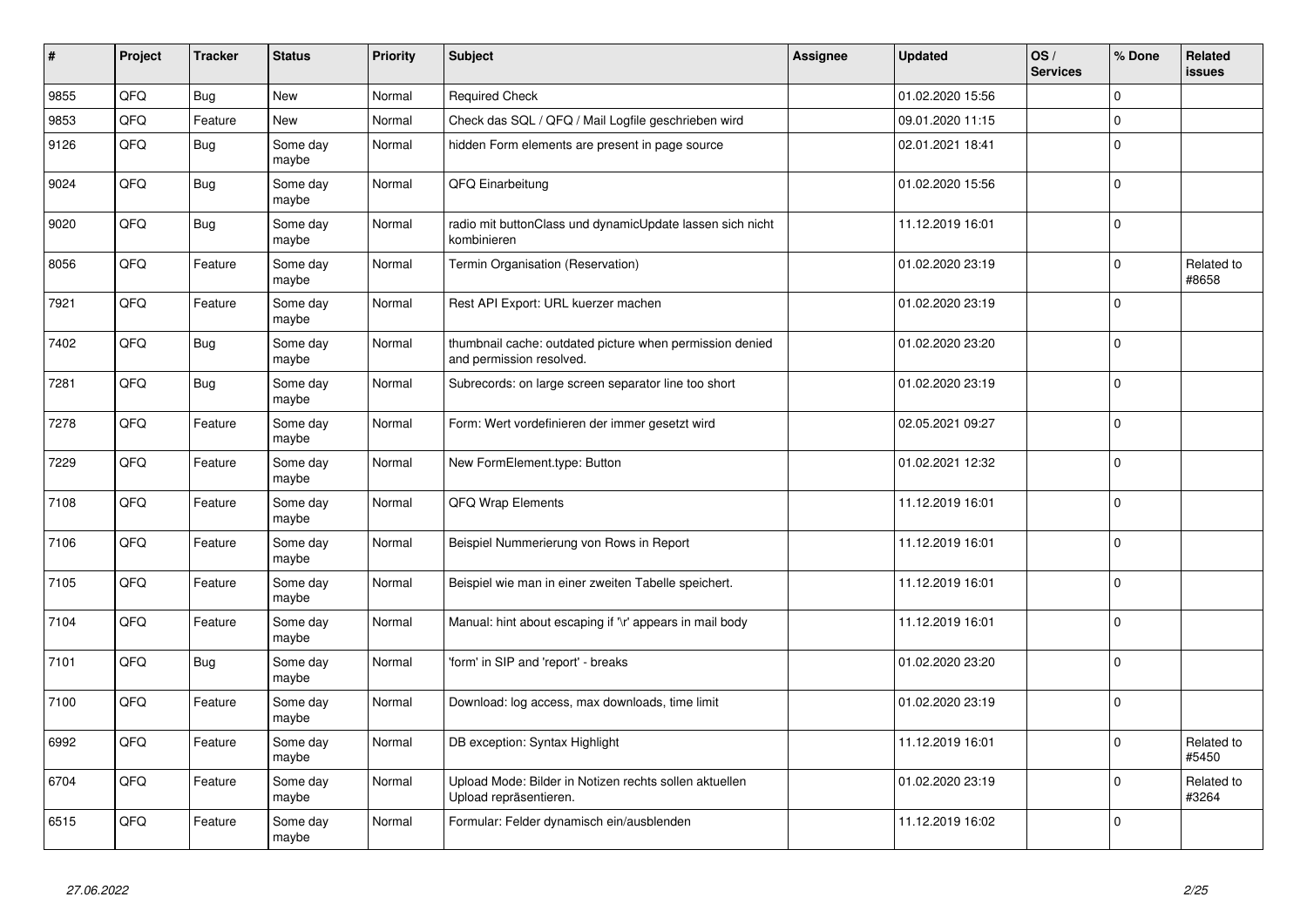| $\vert$ # | Project | <b>Tracker</b> | <b>Status</b>     | <b>Priority</b> | <b>Subject</b>                                                                    | Assignee | <b>Updated</b>   | OS/<br><b>Services</b> | % Done      | Related<br><b>issues</b> |
|-----------|---------|----------------|-------------------|-----------------|-----------------------------------------------------------------------------------|----------|------------------|------------------------|-------------|--------------------------|
| 6299      | QFQ     | Feature        | Some day<br>maybe | Normal          | Attack detection: log table with invalid SIP access                               |          | 11.12.2019 16:02 |                        | $\Omega$    | Related to<br>#3947      |
| 6288      | QFQ     | Feature        | Some day<br>maybe | Normal          | Best Practice: Erklaeren wie man ein Formular ganz in<br>'weiss' erstellen kann   |          | 11.12.2019 16:02 |                        | $\Omega$    |                          |
| 6084      | QFQ     | Feature        | Some day<br>maybe | Normal          | New escape type: 'D' - convert date                                               |          | 01.02.2020 23:19 |                        | $\Omega$    |                          |
| 6083      | QFQ     | Feature        | Some day<br>maybe | Normal          | Dynamic Update: Value Check via SQL                                               |          | 11.12.2019 16:02 |                        | $\Omega$    |                          |
| 5923      | QFQ     | Feature        | Some day<br>maybe | Normal          | fillStoreSystemBySqlLate                                                          |          | 01.02.2020 23:19 |                        | $\Omega$    |                          |
| 5895      | QFQ     | Feature        | Some day<br>maybe | Normal          | Tutorial: List of all QFQ Features                                                |          | 01.02.2020 23:19 |                        | $\Omega$    |                          |
| 5893      | QFQ     | Feature        | Some day<br>maybe | Normal          | Edit on double-click                                                              |          | 01.02.2020 23:19 |                        | $\mathbf 0$ | Related to<br>#5894      |
| 5892      | QFQ     | Feature        | Some day<br>maybe | Normal          | QFQ should use T3 API to manipulate FE GROUP<br>membership                        |          | 01.02.2020 23:20 |                        | $\Omega$    |                          |
| 5877      | QFQ     | <b>Bug</b>     | Some day<br>maybe | Normal          | FE.type=note:bsColumn strange behaviour                                           |          | 01.02.2020 23:19 |                        | $\Omega$    |                          |
| 5851      | QFQ     | Feature        | Some day<br>maybe | Normal          | Queue System implementieren: MQTT, RabbitMQ                                       |          | 01.02.2020 23:20 |                        | $\mathbf 0$ | Related to<br>#5715      |
| 5850      | QFQ     | Feature        | Some day<br>maybe | Normal          | Deployment: In QFQ Doc best practice fuer zeitgemaesses<br>Deployment beschreiben |          | 01.02.2020 23:20 |                        | $\Omega$    |                          |
| 5805      | QFQ     | Feature        | Some day<br>maybe | Normal          | TypeAHead SQL value instead of key stored                                         |          | 01.02.2020 23:19 |                        | $\Omega$    | Related to<br>#5444      |
| 5783      | QFQ     | Feature        | Some day<br>maybe | Normal          | <b>BPMN View/Edit</b>                                                             |          | 11.12.2019 16:02 |                        | $\mathbf 0$ |                          |
| 5455      | QFQ     | Feature        | Some day<br>maybe | Normal          | Mail Redirects grld abhaengig                                                     |          | 01.02.2020 23:20 |                        | $\mathbf 0$ |                          |
| 5452      | QFQ     | Feature        | Some day<br>maybe | Normal          | Thumbnails from PDF: bad quality                                                  |          | 01.02.2020 23:20 |                        | $\Omega$    |                          |
| 5342      | QFQ     | Feature        | Some day<br>maybe | Normal          | link - with HTML Attributes                                                       |          | 01.02.2020 23:20 |                        | $\Omega$    | Related to<br>#14077     |
| 5160      | QFQ     | Feature        | Some day<br>maybe | Normal          | QFQ collaborative / together.js, ShareJS, y-js, collaborative,                    |          | 11.12.2019 16:02 |                        | $\Omega$    |                          |
| 5129      | QFQ     | Feature        | Some day<br>maybe | Normal          | Reports: SQL fuer x Achse und y Achse                                             |          | 11.12.2019 16:02 |                        | $\mathbf 0$ |                          |
| 4974      | QFQ     | Feature        | Some day<br>maybe | Normal          | Long polling - inform all listening clients of changes                            |          | 11.12.2019 16:02 |                        | $\Omega$    |                          |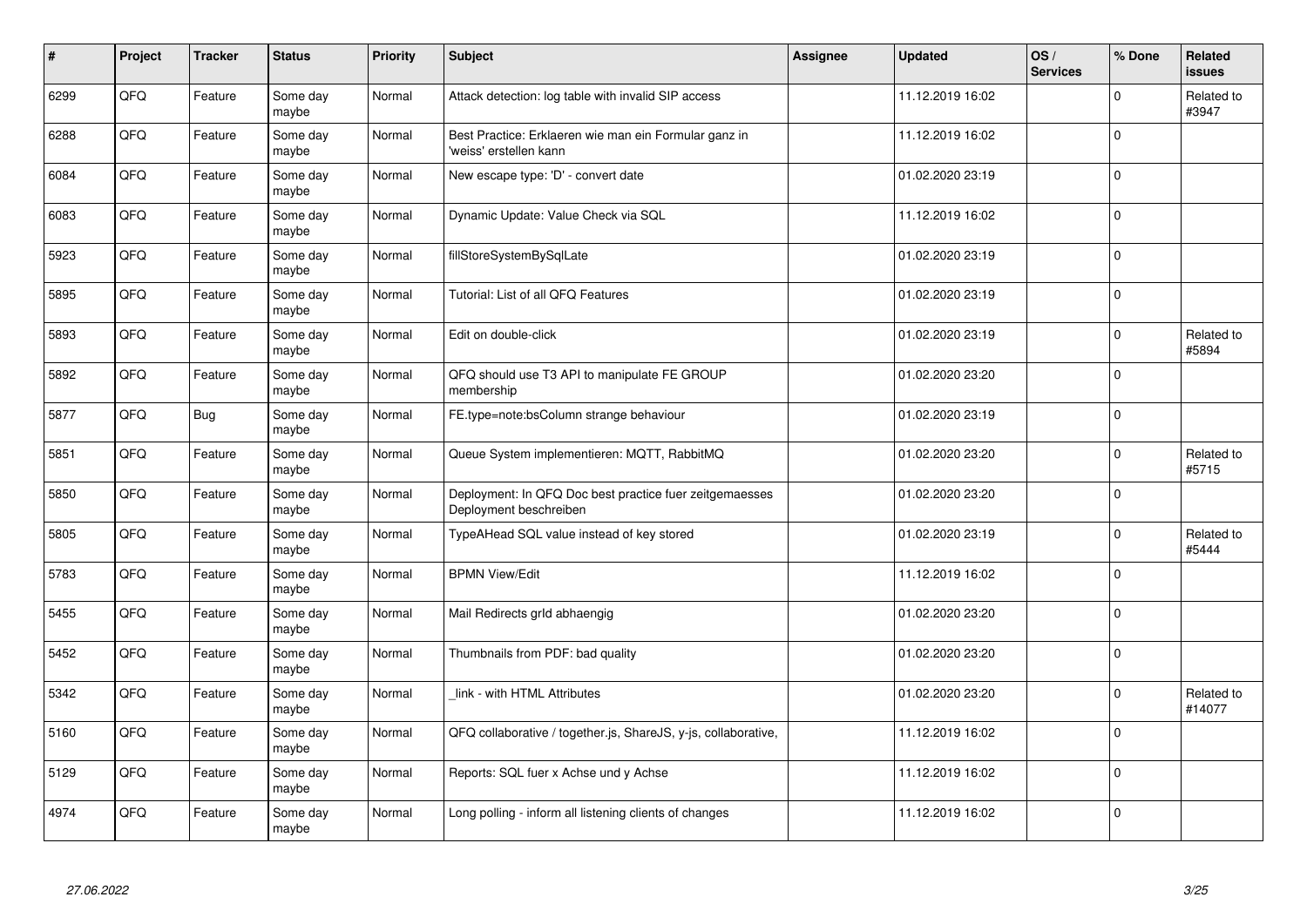| #    | Project | <b>Tracker</b> | <b>Status</b>     | <b>Priority</b> | Subject                                                                                                                                                       | Assignee | <b>Updated</b>   | OS/<br><b>Services</b> | % Done      | Related<br>issues                           |
|------|---------|----------------|-------------------|-----------------|---------------------------------------------------------------------------------------------------------------------------------------------------------------|----------|------------------|------------------------|-------------|---------------------------------------------|
| 4816 | QFQ     | Feature        | Some day<br>maybe | Normal          | Templates for QFQ Reports (Tables, Radios, )                                                                                                                  |          | 01.02.2020 23:20 |                        | $\Omega$    |                                             |
| 4719 | QFQ     | Feature        | Some day<br>maybe | Normal          | Custom Message in Client in case of 'Browser tab close,<br>modification will be lost'                                                                         |          | 01.02.2020 23:20 |                        | $\mathbf 0$ |                                             |
| 4640 | QFQ     | Feature        | Some day<br>maybe | Normal          | Rename System Forms                                                                                                                                           |          | 01.02.2020 23:20 |                        | 0           |                                             |
| 4627 | QFQ     | Feature        | Some day<br>maybe | Normal          | dbupdate: all tables - check 'create', 'modified' if it is possible<br>to change to default 'CURRENT_TIMESTAMP' and modified<br>'ON UPDATE CURRENT_TIMESTAMP' |          | 01.02.2020 23:20 |                        | $\mathbf 0$ |                                             |
| 4626 | QFQ     | Feature        | Some day<br>maybe | Normal          | Mobile View: 'classBody=qfq-form-right' makes no sense                                                                                                        |          | 01.02.2020 23:20 |                        | $\mathbf 0$ |                                             |
| 4551 | QFQ     | Feature        | Some day<br>maybe | Normal          | Set 'pills' via dynamicUpdate to show/hide/disabled                                                                                                           |          | 01.02.2020 23:20 |                        | 0           | Related to<br>#3752                         |
| 4546 | QFQ     | <b>Bug</b>     | Some day<br>maybe | Normal          | NH: SIP storage is destroyed                                                                                                                                  |          | 01.02.2020 23:20 |                        | $\Omega$    |                                             |
| 4536 | QFQ     | Feature        | Some day<br>maybe | Normal          | FE upload: problem with delete if mutliple uploads an<br>FE.name="                                                                                            |          | 01.02.2020 23:20 |                        | $\mathbf 0$ |                                             |
| 4446 | QFQ     | Feature        | Some day<br>maybe | Normal          | New FE get same feldContainerId as last modifed FE                                                                                                            |          | 01.02.2020 23:20 |                        | $\mathbf 0$ |                                             |
| 4445 | QFQ     | Feature        | Some day<br>maybe | Normal          | template group: Option to simulate fieldset                                                                                                                   |          | 28.06.2021 14:11 |                        | 0           |                                             |
| 4444 | QFQ     | Feature        | Some day<br>maybe | Normal          | FE.type=upload: detect mime type                                                                                                                              |          | 11.12.2019 16:02 |                        | $\Omega$    | Related to<br>#4303                         |
| 4443 | QFQ     | Feature        | Some day<br>maybe | Normal          | Form: multiple secondary tables                                                                                                                               |          | 01.02.2020 23:20 |                        | $\Omega$    |                                             |
| 4442 | QFQ     | Feature        | Some day<br>maybe | Normal          | Special Column Name: _link - new symbol G (Glyph) to<br>choose any available symbol                                                                           |          | 11.12.2019 16:02 |                        | $\Omega$    |                                             |
| 4441 | QFQ     | <b>Bug</b>     | Some day<br>maybe | Normal          | \$_SERVER Vars sollten nur aus dem Store genommen<br>werden - Code entsprechend anpassen.                                                                     |          | 11.12.2019 16:02 |                        | $\Omega$    |                                             |
| 4440 | QFQ     | Feature        | Some day<br>maybe | Normal          | Manual.rst: explain how to. expand PHP Session to 4h                                                                                                          |          | 11.12.2019 16:02 |                        | 0           |                                             |
| 4439 | QFQ     | Feature        | Some day<br>maybe | Normal          | Log: report all actions fired by an FE Element, incl. the<br>original directive (slaveld, sqllnsert, )                                                        |          | 01.02.2020 23:20 |                        | $\mathbf 0$ | Related to<br>#4432,<br>Related to<br>#5458 |
| 4435 | QFQ     | Feature        | Some day<br>maybe | Normal          | Report: striptags - specify allowed tags                                                                                                                      |          | 01.02.2020 23:20 |                        | $\mathbf 0$ |                                             |
| 4433 | QFQ     | Feature        | Some day<br>maybe | Normal          | Log when SIP will be destroyed by QFQ for any (security)<br>reason                                                                                            |          | 01.02.2020 23:20 |                        | $\Omega$    | Related to<br>#4432,<br>Related to<br>#5458 |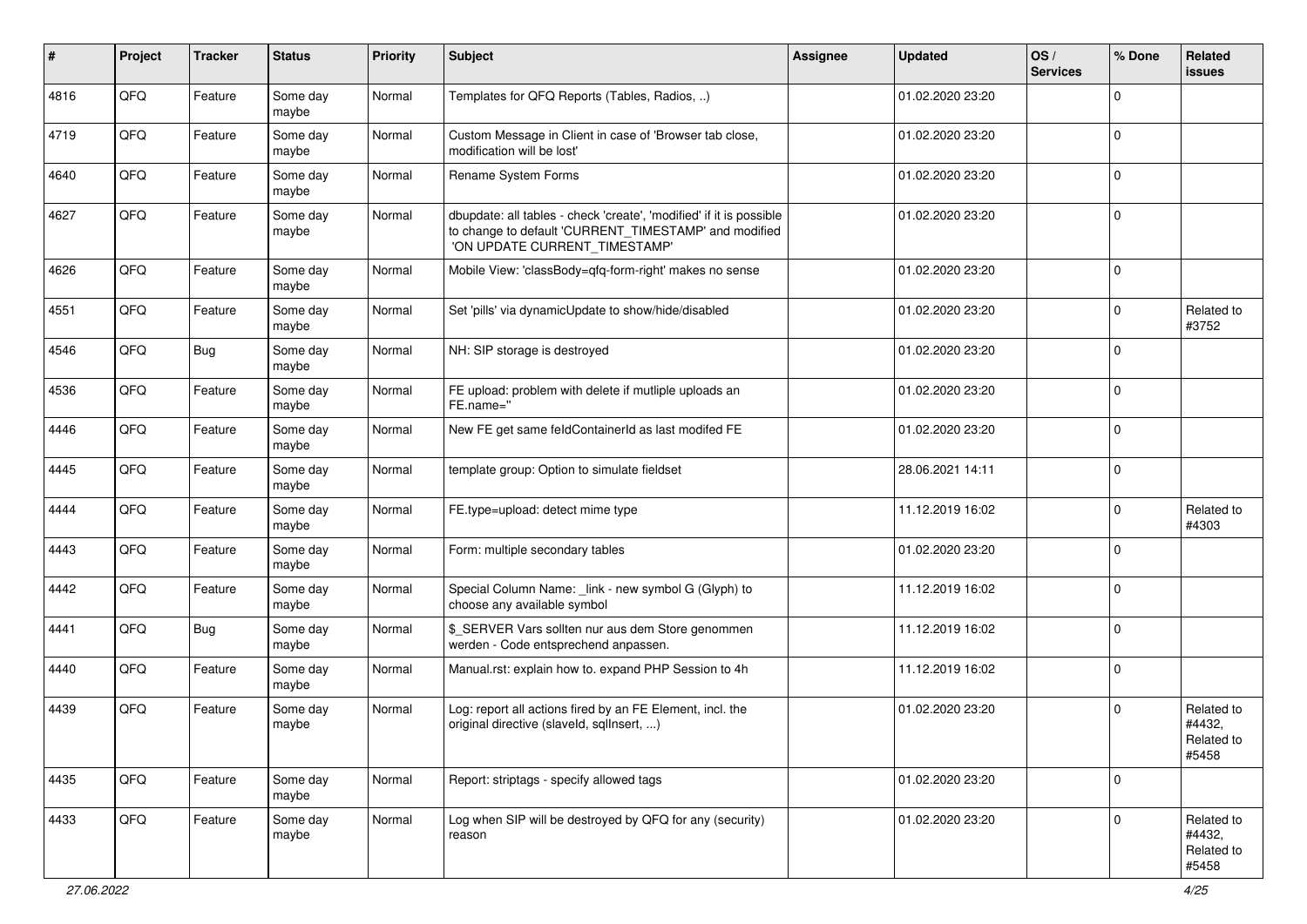| $\sharp$ | Project | <b>Tracker</b> | <b>Status</b>     | <b>Priority</b> | <b>Subject</b>                                                                                                                                           | <b>Assignee</b> | Updated          | OS/<br><b>Services</b> | % Done      | Related<br>issues    |
|----------|---------|----------------|-------------------|-----------------|----------------------------------------------------------------------------------------------------------------------------------------------------------|-----------------|------------------|------------------------|-------------|----------------------|
| 4194     | QFQ     | Feature        | In Progress       | Normal          | Bootstrap 4 ist jetzt offiziel                                                                                                                           |                 | 03.05.2021 20:47 |                        | $\Omega$    | Related to<br>#10114 |
| 4138     | QFQ     | <b>Bug</b>     | Some day<br>maybe | Normal          | style fehlt                                                                                                                                              |                 | 11.12.2019 16:03 |                        | $\mathbf 0$ |                      |
| 4122     | QFQ     | <b>Bug</b>     | Some day<br>maybe | Normal          | file: Render Mode hat keinen Effekt                                                                                                                      |                 | 11.12.2019 16:03 |                        | 0           |                      |
| 4027     | QFQ     | Feature        | Some day<br>maybe | Normal          | Missing: orange 'check' / 'bullet'                                                                                                                       |                 | 11.12.2019 16:03 |                        | $\mathbf 0$ |                      |
| 3880     | QFQ     | Feature        | Some day<br>maybe | Normal          | Form 'Form': anlegen einer Tabelle                                                                                                                       |                 | 14.01.2021 10:12 |                        | $\mathbf 0$ |                      |
| 3879     | QFQ     | Feature        | Some day<br>maybe | Normal          | Form 'FormElement': Beim Feld 'name' rechts in der Notiz<br>einen Link einblenden - a) aktuelle Definition anzeigen, b)<br>Spalte in der Tabelle anlegen |                 | 11.12.2019 16:03 |                        | $\mathbf 0$ |                      |
| 3878     | QFQ     | Feature        | Some day<br>maybe | Normal          | Form 'FormElement': Spalte 'name' typeAhead mit<br>Spaltennamen der Primarytable.                                                                        |                 | 11.12.2019 16:03 |                        | $\Omega$    |                      |
| 3646     | QFQ     | Feature        | Some day<br>maybe | Normal          | Moeglichkeit HTML Tags in Reports auszugeben (zu<br>enkodieren: htmlspecialchars)                                                                        |                 | 11.12.2019 16:02 |                        | $\mathbf 0$ | Related to<br>#14320 |
| 3617     | QFQ     | Feature        | Some day<br>maybe | Normal          | Load javascripts at bottom                                                                                                                               |                 | 11.12.2019 16:02 |                        | $\mathbf 0$ |                      |
| 3567     | QFQ     | Feature        | Some day<br>maybe | Low             | 'Save', 'Close', 'New' als FormElement                                                                                                                   |                 | 11.12.2019 16:02 |                        | 0           |                      |
| 3495     | QFQ     | Feature        | Some day<br>maybe | Normal          | Predifined Parameter werden nicht in '+' (add new record)<br>SIP gerendert.                                                                              |                 | 11.12.2019 16:02 |                        | $\Omega$    |                      |
| 2950     | QFQ     | Feature        | Some day<br>maybe | Normal          | Inhalt QFQ Records als File                                                                                                                              |                 | 11.12.2019 16:03 |                        | $\Omega$    |                      |
| 1510     | QFQ     | Feature        | Some day<br>maybe | Normal          | jquery von google laden, falls das nicht geht lokal                                                                                                      |                 | 11.12.2019 16:03 |                        | $\Omega$    |                      |
| 1253     | QFQ     | Feature        | Some day<br>maybe | Normal          | QF: Colorpicker                                                                                                                                          |                 | 11.12.2019 16:03 |                        | $\Omega$    |                      |
| 1251     | QFQ     | Feature        | Some day<br>maybe | Normal          | QF: Combo                                                                                                                                                |                 | 11.12.2019 16:03 |                        | 0           |                      |
| 1234     | QFQ     | Feature        | Some day<br>maybe | Normal          | QF: Record numbering: Im Grid soll in Spalte 1optional die<br>laufende Nummer der Records angezeigt werden.                                              |                 | 01.02.2020 23:20 |                        | $\mathbf 0$ |                      |
| 955      | QFQ     | Feature        | Some day<br>maybe | Normal          | QF: Notizen vor/nach dem Form                                                                                                                            |                 | 01.02.2020 23:20 |                        | l 0         |                      |
| 880      | QFQ     | Feature        | Some day<br>maybe | Urgent          | Security: PHP, SQL Injection, XSS                                                                                                                        |                 | 03.05.2021 21:14 |                        | $\Omega$    | Related to<br>#14320 |
| 14185    | QFQ     | Feature        | New               | Normal          | External/Autocron.php - better suitable directory                                                                                                        | Support: System | 28.05.2022 11:03 |                        | $\mathbf 0$ |                      |
| 13647    | QFQ     | Bug            | New               | Normal          | Autofocus funktioniert nicht auf Chrome                                                                                                                  | Benjamin Baer   | 19.03.2022 17:44 |                        | 0           |                      |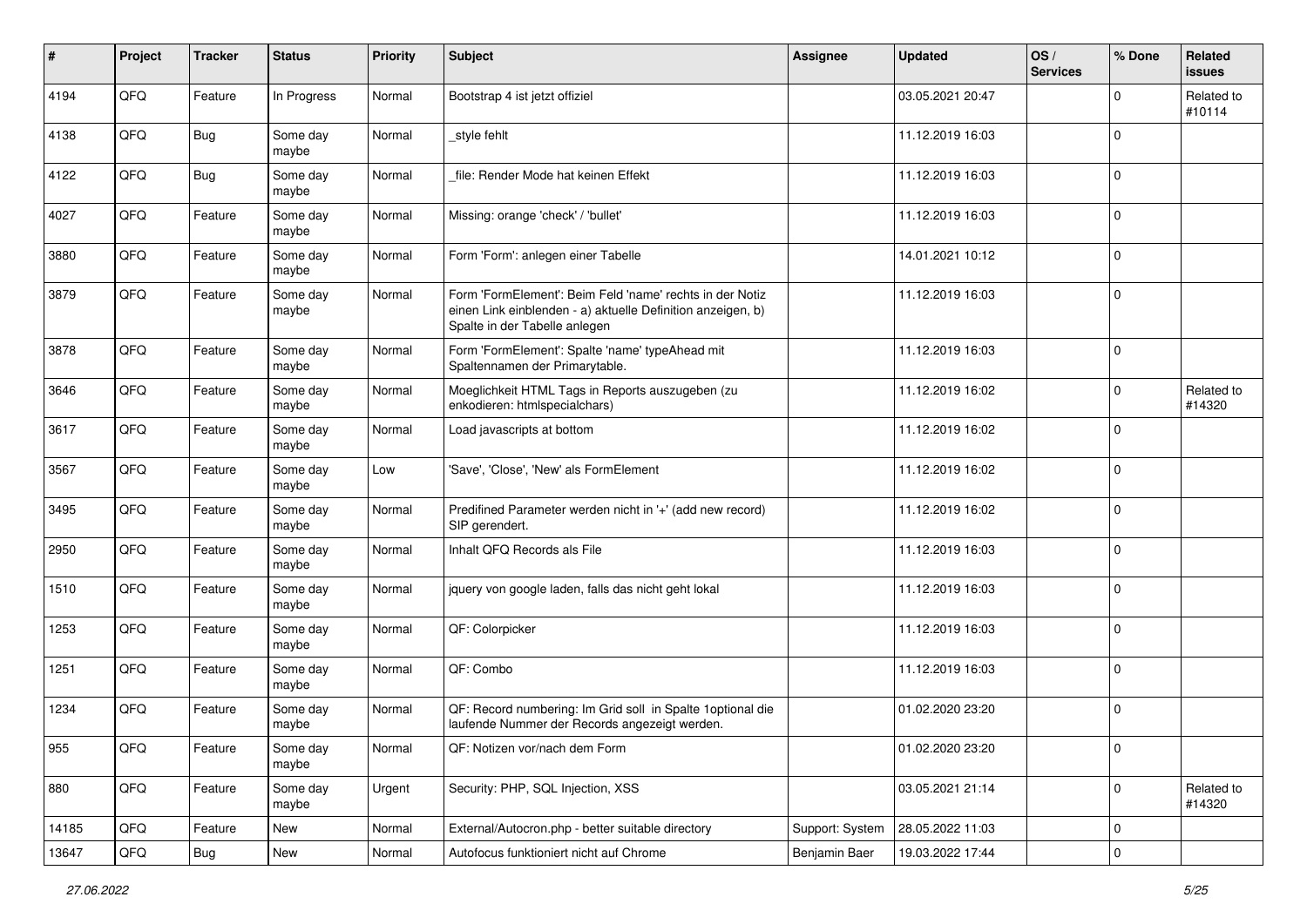| #     | Project | <b>Tracker</b> | <b>Status</b>     | <b>Priority</b> | Subject                                                                            | <b>Assignee</b> | <b>Updated</b>   | OS/<br><b>Services</b> | % Done      | Related<br>issues                                                      |
|-------|---------|----------------|-------------------|-----------------|------------------------------------------------------------------------------------|-----------------|------------------|------------------------|-------------|------------------------------------------------------------------------|
| 13528 | QFQ     | Bug            | New               | Normal          | gfg.io > releases: es wird kein neues Release angelegt                             | Benjamin Baer   | 19.03.2022 17:46 |                        | $\Omega$    |                                                                        |
| 12556 | QFQ     | Feature        | New               | Normal          | Pills Title: colored = static or dynamic on allrequiredgiven                       | Benjamin Baer   | 19.03.2022 17:49 |                        | $\mathbf 0$ |                                                                        |
| 12490 | QFQ     | Feature        | New               | Normal          | Loading Plugins in QFQ - see what tinymce does. (lazy<br>loading)                  | Benjamin Baer   | 08.06.2022 10:37 |                        | $\Omega$    | Related to<br>#12611,<br>Related to<br>#10013,<br>Related to<br>#7732  |
| 12476 | QFQ     | Feature        | New               | Normal          | clearMe: a) should trigger 'dirty', b) sticky on textarea resize                   | Benjamin Baer   | 04.01.2022 08:40 |                        | $\Omega$    | Related to<br>#9528                                                    |
| 11237 | QFQ     | Bug            | New               | High            | Radiobutton / parameter.buttonClass= btn-default - kein dirty<br>Trigger           | Benjamin Baer   | 03.05.2021 21:12 |                        | $\Omega$    | Related to<br>#10766                                                   |
| 11057 | QFQ     | Bug            | New               | High            | Checkboxes ohne span.checkmark im Report werden<br>ausgeblendet                    | Benjamin Baer   | 03.05.2021 21:12 |                        | $\Omega$    | Related to<br>#11039                                                   |
| 10003 | QFQ     | Feature        | Priorize          | Normal          | fieldset: stronger visualize group                                                 | Benjamin Baer   | 12.02.2020 08:13 |                        | $\mathbf 0$ |                                                                        |
| 9898  | QFQ     | Bug            | Feedback          | Normal          | Formular trotz Timeout gespeichert                                                 | Benjamin Baer   | 01.02.2020 15:56 |                        | $\mathbf 0$ |                                                                        |
| 9548  | QFQ     | Feature        | Feedback          | High            | FormElement: Pattern mismatch - optional report only on<br>focus lost              | Benjamin Baer   | 03.05.2021 21:14 |                        | 0           |                                                                        |
| 9535  | QFQ     | <b>Bug</b>     | Feedback          | Normal          | Report:  AS '_vertical' - column to wide - vertical >> rot45,<br>rot <sub>90</sub> | Benjamin Baer   | 01.02.2020 15:56 |                        | $\mathbf 0$ |                                                                        |
| 9135  | QFQ     | Feature        | Priorize          | Normal          | Progress Bar generic / replace old hourglass download<br>popup                     | Benjamin Baer   | 03.01.2022 07:43 |                        | 0           |                                                                        |
| 9130  | QFQ     | Feature        | Some day<br>maybe | Normal          | tablesorter: Automatic Row numbering / Zeilenummer                                 | Benjamin Baer   | 01.02.2020 23:22 |                        | 0           |                                                                        |
| 7965  | QFQ     | Feature        | Priorize          | Normal          | Input type 'text' with visual format - currency                                    | Benjamin Baer   | 03.01.2022 07:45 |                        | $\mathbf 0$ |                                                                        |
| 7732  | QFQ     | Feature        | Some day<br>maybe | Normal          | Javascript: Lazy Loading der add on libs                                           | Benjamin Baer   | 08.06.2022 10:38 |                        | $\Omega$    | Related to<br>#12611,<br>Related to<br>#12490,<br>Related to<br>#10013 |
| 7730  | QFQ     | Feature        | Priorize          | Normal          | SELECT Box: title in between                                                       | Benjamin Baer   | 01.02.2020 23:22 |                        | 0           |                                                                        |
| 7602  | QFQ     | Feature        | ToDo              | High            | Multi Select: with checkboxes                                                      | Benjamin Baer   | 22.03.2022 09:07 |                        | $\mathbf 0$ |                                                                        |
| 6972  | QFQ     | Feature        | Some day<br>maybe | Normal          | Fabric Clipboard / cross browser tab                                               | Benjamin Baer   | 01.02.2020 23:21 |                        | 0           |                                                                        |
| 6970  | QFQ     | Feature        | Some day<br>maybe | Normal          | tablesorter: default fuer 'sortReset' aendern von 'Ctrl' zu 'Alt'                  | Benjamin Baer   | 01.02.2020 23:21 |                        | $\mathbf 0$ |                                                                        |
| 6870  | QFQ     | Feature        | Priorize          | Normal          | Click on '_link' triggers an API call                                              | Benjamin Baer   | 03.01.2022 08:25 |                        | 0           |                                                                        |
| 6801  | QFQ     | Feature        | Priorize          | Normal          | Fabric: Maximize / Fulllscreen                                                     | Benjamin Baer   | 21.03.2022 09:56 |                        | 0           |                                                                        |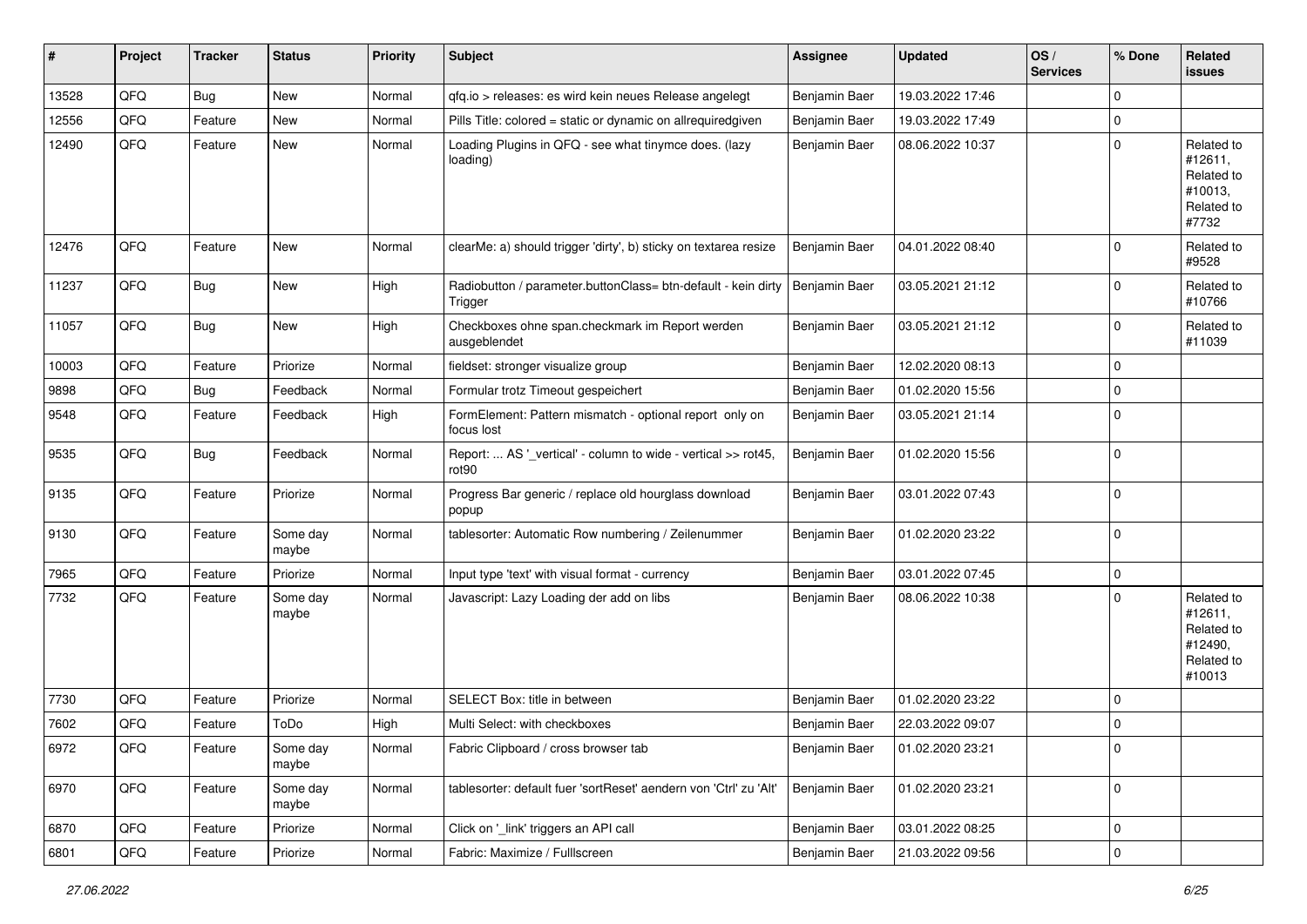| #     | Project | <b>Tracker</b> | <b>Status</b>     | <b>Priority</b> | <b>Subject</b>                                                                                                                                           | <b>Assignee</b>     | <b>Updated</b>   | OS/<br><b>Services</b> | % Done      | <b>Related</b><br><b>issues</b> |
|-------|---------|----------------|-------------------|-----------------|----------------------------------------------------------------------------------------------------------------------------------------------------------|---------------------|------------------|------------------------|-------------|---------------------------------|
| 6566  | QFQ     | Bug            | Priorize          | Normal          | Link Function 'delete': provided parameter missing on page<br>reload                                                                                     | Benjamin Baer       | 03.01.2022 08:08 |                        | $\Omega$    |                                 |
| 6224  | QFQ     | Feature        | Priorize          | Normal          | Dynamic update: fade in/out fields                                                                                                                       | Benjamin Baer       | 21.03.2022 09:50 |                        | $\mathbf 0$ |                                 |
| 6140  | QFQ     | Bug            | Priorize          | Normal          | QFQ DnD Sort: Locked fields                                                                                                                              | Benjamin Baer       | 21.03.2022 09:56 |                        | $\mathbf 0$ |                                 |
| 5562  | QFQ     | Feature        | Priorize          | Normal          | Drag'n'Drop fuer Uploads                                                                                                                                 | Benjamin Baer       | 21.03.2022 09:52 |                        | $\Omega$    | Related to<br>#9706             |
| 5389  | QFQ     | Feature        | Some day<br>maybe | Normal          | QFQ Design: Multline label / note                                                                                                                        | Benjamin Baer       | 01.02.2020 23:19 |                        | $\Omega$    |                                 |
| 5366  | QFQ     | Feature        | Priorize          | Normal          | Saving with keyboard shortcuts                                                                                                                           | Benjamin Baer       | 21.03.2022 09:47 |                        | $\mathbf 0$ |                                 |
| 5024  | QFQ     | Feature        | Some day<br>maybe | Normal          | Fabric: Generate PDF with edits                                                                                                                          | Benjamin Baer       | 01.02.2020 23:20 |                        | $\Omega$    | Related to<br>#10704            |
| 4457  | QFQ     | <b>Bug</b>     | Priorize          | Normal          | typeahead: pressing return to select an item, saves the form<br>and closes the form.                                                                     | Benjamin Baer       | 03.01.2022 08:01 |                        | $\Omega$    | Related to<br>#4398             |
| 4454  | QFQ     | <b>Bug</b>     | Some day<br>maybe | Normal          | Required Elements: multiple elements in a row - whole row<br>marked if only one input is empty.                                                          | Benjamin Baer       | 01.02.2020 23:20 |                        | $\Omega$    |                                 |
| 4420  | QFQ     | Feature        | Some day<br>maybe | Normal          | Client: Local Storage - store the changes of a form, local in<br>the browser.                                                                            | Benjamin Baer       | 11.12.2019 16:02 |                        | $\Omega$    |                                 |
| 4398  | QFQ     | <b>Bug</b>     | Some day<br>maybe | Normal          | Typeahead: mouse click in a prefilled input opens a single<br>item dropdown with the current value - click on it seems to<br>set the value, not the key. | Benjamin Baer       | 01.02.2020 23:20 |                        | $\Omega$    | Related to<br>#4457             |
| 3692  | QFQ     | Feature        | Some day<br>maybe | Normal          | QFQ Webseite                                                                                                                                             | Benjamin Baer       | 11.12.2019 16:02 |                        | $\Omega$    | Related to<br>#5033             |
| 3415  | QFQ     | Feature        | Some day<br>maybe | Normal          | FE Login Box Templatefile                                                                                                                                | Benjamin Baer       | 11.12.2019 16:02 |                        | $\Omega$    |                                 |
| 2063  | QFQ     | Bug            | Some day<br>maybe | Normal          | Pills auf 'inaktiv' setzen falls keine Element auf dem Pill<br>sichtbar sind.                                                                            | Benjamin Baer       | 11.12.2019 16:03 |                        | $\Omega$    | Related to<br>#3752             |
| 14371 | QFQ     | Feature        | Priorize          | Normal          | LDAP via REPORT                                                                                                                                          | Carsten Rose        | 19.06.2022 16:37 |                        | $\Omega$    |                                 |
| 14323 | QFQ     | Bug            | In Progress       | Normal          | Report: render=both single - no impact                                                                                                                   | <b>Carsten Rose</b> | 19.06.2022 18:31 |                        | $\Omega$    |                                 |
| 14305 | QFQ     | <b>Bug</b>     | <b>New</b>        | Normal          | Inline Report editing does not create history entries                                                                                                    | <b>Carsten Rose</b> | 10.06.2022 11:55 |                        | $\Omega$    |                                 |
| 14304 | QFQ     | Bug            | New               | Normal          | table sorter view safer does not work                                                                                                                    | <b>Carsten Rose</b> | 10.06.2022 11:49 |                        | $\Omega$    |                                 |
| 14290 | QFQ     | Feature        | Priorize          | Normal          | FormEditor: Show Table Definition                                                                                                                        | Carsten Rose        | 19.06.2022 16:37 |                        | $\Omega$    |                                 |
| 14283 | QFQ     | Bug            | Priorize          | Normal          | HEIC / HEIF convert doesn't trigger                                                                                                                      | <b>Carsten Rose</b> | 19.06.2022 16:37 |                        | $\mathbf 0$ |                                 |
| 14233 | QFQ     | Bug            | New               | Normal          | AS _link: question - HTML is not rendered                                                                                                                | Carsten Rose        | 28.05.2022 11:02 |                        | $\Omega$    |                                 |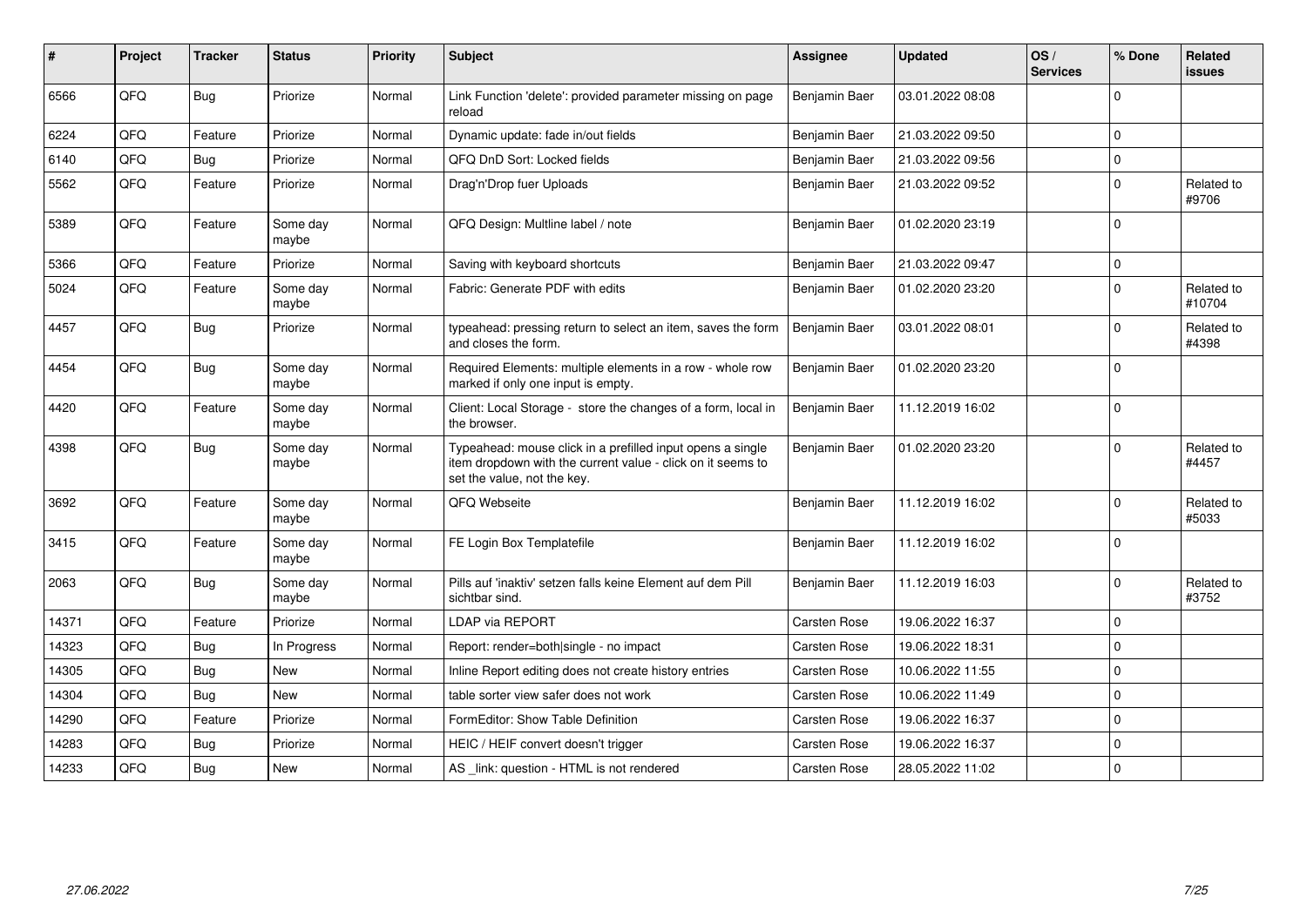| #     | Project | <b>Tracker</b> | <b>Status</b>              | <b>Priority</b> | <b>Subject</b>                                                                           | <b>Assignee</b>     | <b>Updated</b>   | OS/<br><b>Services</b> | % Done      | Related<br><b>issues</b>                                               |
|-------|---------|----------------|----------------------------|-----------------|------------------------------------------------------------------------------------------|---------------------|------------------|------------------------|-------------|------------------------------------------------------------------------|
| 14187 | QFQ     | Feature        | New                        | High            | qfq.log: show current URL                                                                | Carsten Rose        | 28.05.2022 11:02 |                        | $\Omega$    | Related to<br>#13933,<br>Related to<br>#12532,<br>Related to<br>#11893 |
| 14175 | QFQ     | <b>Bug</b>     | In Progress                | Normal          | Opening a form with no QFQ Session cookie fails                                          | Carsten Rose        | 03.06.2022 10:40 |                        | $\mathbf 0$ |                                                                        |
| 14091 | QFQ     | <b>Bug</b>     | New                        | Normal          | inconsistent template path for twig                                                      | Carsten Rose        | 19.04.2022 18:36 |                        | $\mathbf 0$ |                                                                        |
| 14090 | QFQ     | Feature        | <b>New</b>                 | Normal          | Nützliche _script funktionen                                                             | Carsten Rose        | 28.05.2022 11:03 |                        | 0           |                                                                        |
| 14077 | QFQ     | <b>Bug</b>     | <b>New</b>                 | Normal          | As _link: Attribute 'class' missing by r:1 and r:3 - but should<br>set                   | <b>Carsten Rose</b> | 28.05.2022 11:02 |                        | $\mathbf 0$ | Related to<br>#5342,<br>Related to<br>#4343                            |
| 13843 | QFQ     | Feature        | New                        | Normal          | Create JWT via QFQ                                                                       | Carsten Rose        | 19.03.2022 17:42 |                        | $\mathbf 0$ |                                                                        |
| 13841 | QFQ     | Feature        | <b>New</b>                 | Normal          | Create PDF via iText - evaluate                                                          | Carsten Rose        | 19.03.2022 17:42 |                        | $\mathbf 0$ |                                                                        |
| 13706 | QFQ     | Bug            | New                        | Normal          | Wrong CheckType in FieldElement LastStatus of Form Cron                                  | <b>Carsten Rose</b> | 21.01.2022 18:20 |                        | $\mathbf 0$ |                                                                        |
| 13700 | QFQ     | Feature        | <b>New</b>                 | Normal          | Redesign qfq.io Seite                                                                    | Carsten Rose        | 19.03.2022 17:43 |                        | 0           |                                                                        |
| 13659 | QFQ     | <b>Bug</b>     | <b>New</b>                 | Normal          | wrong sanitize class applied to R-store                                                  | Carsten Rose        | 15.01.2022 14:23 |                        | $\mathbf 0$ |                                                                        |
| 13592 | QFQ     | <b>Bug</b>     | New                        | Normal          | QFQ Build Queue: das vergeben von Tags klappt nicht. Es<br>werden keine Releases gebaut. | Carsten Rose        | 19.03.2022 17:45 |                        | $\mathbf 0$ |                                                                        |
| 13566 | QFQ     | Feature        | Ready to sync<br>(develop) | Normal          | Delete config-example.qfq.php file                                                       | Carsten Rose        | 23.12.2021 09:25 |                        | 0           |                                                                        |
| 13467 | QFQ     | Feature        | <b>New</b>                 | Normal          | ChangeLog Generator                                                                      | Carsten Rose        | 19.03.2022 17:46 |                        | 0           | Related to<br>#11460                                                   |
| 13460 | QFQ     | <b>Bug</b>     | <b>New</b>                 | Normal          | Doc: Password set/reset  password should not processed<br>with 'html encode'             | <b>Carsten Rose</b> | 19.03.2022 17:46 |                        | 0           |                                                                        |
| 13451 | QFQ     | <b>Bug</b>     | New                        | Normal          | Character Counter / Max Character: Problem in Safari                                     | Carsten Rose        | 15.04.2022 17:18 |                        | 0           |                                                                        |
| 13354 | QFQ     | Feature        | <b>New</b>                 | Normal          | Using Websocket in QFQ                                                                   | Carsten Rose        | 10.11.2021 15:47 |                        | $\mathbf 0$ |                                                                        |
| 13332 | QFQ     | Bug            | New                        | Normal          | Multi Form: Required Felder werden visuell nicht markiert.                               | <b>Carsten Rose</b> | 19.03.2022 17:47 |                        | 0           |                                                                        |
| 13331 | QFQ     | <b>Bug</b>     | New                        | Normal          | Multi Form: Clear Icon misplaced                                                         | Carsten Rose        | 19.03.2022 17:47 |                        | $\mathbf 0$ |                                                                        |
| 12974 | QFQ     | Bug            | <b>New</b>                 | High            | Sanitize Queries in Action-Elements                                                      | Carsten Rose        | 07.12.2021 17:19 |                        | 0           |                                                                        |
| 12716 | QFQ     | <b>Bug</b>     | New                        | Normal          | template group: Pattern only applied to first instance                                   | Carsten Rose        | 19.03.2022 17:47 |                        | 0           |                                                                        |
| 12714 | QFQ     | <b>Bug</b>     | New                        | Normal          | Conversion of GIF to PDF broken when GIF contains Alpha.                                 | Carsten Rose        | 19.03.2022 17:49 |                        | $\pmb{0}$   |                                                                        |
| 12702 | QFQ     | <b>Bug</b>     | New                        | High            | templateGroup: broken in multiDb Setup                                                   | Carsten Rose        | 14.12.2021 16:02 |                        | 0           |                                                                        |
| 12679 | QFQ     | Feature        | New                        | Normal          | tablesorter: custom column width                                                         | Carsten Rose        | 16.06.2021 11:10 |                        | 0           |                                                                        |
| 12670 | QFQ     | Bug            | New                        | High            | Dropdown-Menu classes können nicht mehr angegeben<br>werden                              | Carsten Rose        | 07.12.2021 17:19 |                        | 0           |                                                                        |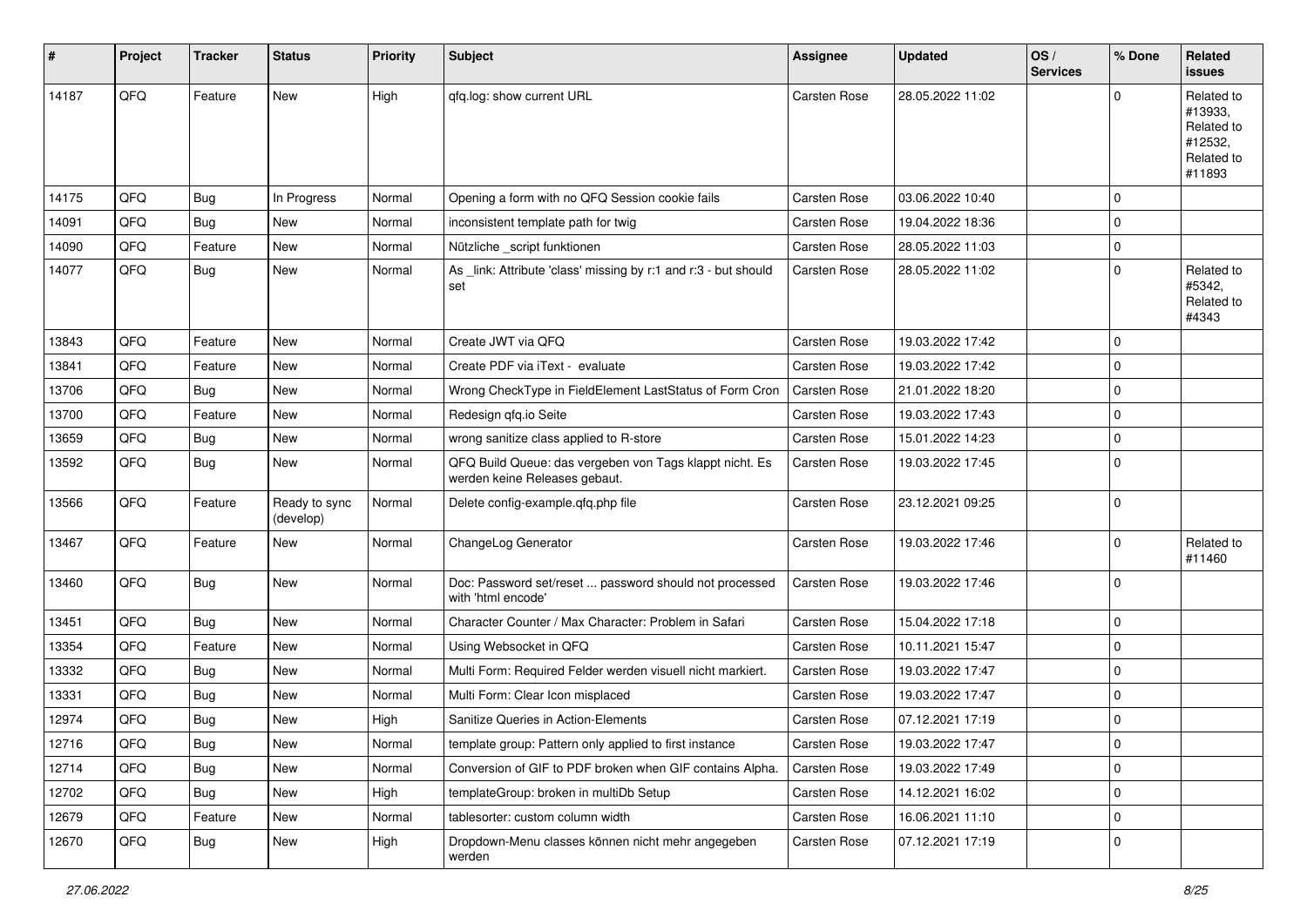| #     | Project | <b>Tracker</b> | <b>Status</b>     | <b>Priority</b> | <b>Subject</b>                                                                                                                                      | <b>Assignee</b>     | <b>Updated</b>   | OS/<br><b>Services</b> | % Done      | Related<br><b>issues</b>                                              |
|-------|---------|----------------|-------------------|-----------------|-----------------------------------------------------------------------------------------------------------------------------------------------------|---------------------|------------------|------------------------|-------------|-----------------------------------------------------------------------|
| 12664 | QFQ     | Feature        | New               | Normal          | TinyMCE: report/remove malicous HTML/JS Code                                                                                                        | <b>Carsten Rose</b> | 19.03.2022 17:47 |                        | $\Omega$    | Related to<br>#14320                                                  |
| 12611 | QFQ     | Feature        | Some day<br>maybe | Normal          | Refactoring: Bootstrap with Lazy Loading                                                                                                            | <b>Carsten Rose</b> | 08.06.2022 10:37 |                        | $\Omega$    | Related to<br>#12490,<br>Related to<br>#10013,<br>Related to<br>#7732 |
| 12603 | QFQ     | Feature        | New               | Normal          | Dropdown (Select), Radio, checkbox:<br>itemListAlways={{!SELECT key, value}}                                                                        | <b>Carsten Rose</b> | 19.03.2022 17:47 |                        | $\Omega$    |                                                                       |
| 12581 | QFQ     | <b>Bug</b>     | <b>New</b>        | Normal          | Form.forward=close: Record 'new' in new browser tab ><br>save (& close) >> Form is not reloaded with new created<br>record id and stays in mode=new | <b>Carsten Rose</b> | 19.03.2022 17:48 |                        | $\Omega$    |                                                                       |
| 12546 | QFQ     | Bug            | Feedback          | Normal          | Branch 'Development' - Unit Tests mit dirty workaround<br>angepasst                                                                                 | <b>Carsten Rose</b> | 19.03.2022 17:48 |                        | $\Omega$    |                                                                       |
| 12545 | QFQ     | Bug            | New               | Urgent          | sql.log not created / updated                                                                                                                       | <b>Carsten Rose</b> | 14.12.2021 16:02 |                        | $\Omega$    |                                                                       |
| 12544 | QFQ     | Feature        | New               | High            | a) ' AS _link' new also as ' AS _format', b) sortierung via<br>'display: none;', c) '_format' benoeitgt nicht zwingend<br>u/U/p/m/z/d               | <b>Carsten Rose</b> | 14.12.2021 16:03 |                        | $\mathbf 0$ |                                                                       |
| 12532 | QFQ     | Feature        | <b>New</b>        | High            | SIP-Parameter bei Seitenaufruf in Browser-Console<br>anzeigen                                                                                       | <b>Carsten Rose</b> | 07.12.2021 17:19 |                        | $\Omega$    | Related to<br>#11893,<br>Related to<br>#14187                         |
| 12520 | QFQ     | Bug            | New               | Normal          | Switch FE User: still active even FE User session expired                                                                                           | <b>Carsten Rose</b> | 19.03.2022 17:48 |                        | $\mathbf 0$ |                                                                       |
| 12513 | QFQ     | Bug            | <b>New</b>        | High            | Implement server side check of maxlength                                                                                                            | <b>Carsten Rose</b> | 07.12.2021 17:19 |                        | $\mathbf 0$ |                                                                       |
| 12512 | QFQ     | <b>Bug</b>     | New               | Normal          | Some MySQL Installation can't use 'stored procedures'                                                                                               | <b>Carsten Rose</b> | 19.03.2022 17:48 |                        | $\mathbf 0$ |                                                                       |
| 12504 | QFQ     | Feature        | Priorize          | Normal          | sql.log: report fe.id                                                                                                                               | <b>Carsten Rose</b> | 05.05.2021 22:09 |                        | $\mathbf 0$ |                                                                       |
| 12503 | QFQ     | Feature        | Priorize          | Normal          | Detect dangerous UPDATE statement with missing WHERE                                                                                                | <b>Carsten Rose</b> | 05.05.2021 22:09 |                        | $\mathbf 0$ |                                                                       |
| 12480 | QFQ     | Feature        | New               | Normal          | If QFQ upgrade is running, block further request                                                                                                    | <b>Carsten Rose</b> | 03.05.2021 20:45 |                        | $\mathbf 0$ |                                                                       |
| 12477 | QFQ     | Feature        | New               | Normal          | Support for refactoring: Form, FormElement, diverse<br>Tabellen/Spalten, tt-content Records                                                         | Carsten Rose        | 03.05.2021 20:45 |                        | $\Omega$    |                                                                       |
| 12474 | QFQ     | Feature        | New               | Normal          | Check BaseConfigURL if it is given and the the last char is '/'                                                                                     | <b>Carsten Rose</b> | 03.05.2021 20:45 |                        | $\mathbf 0$ |                                                                       |
| 12468 | QFQ     | Bug            | New               | Urgent          | Form: update Form.title after save                                                                                                                  | <b>Carsten Rose</b> | 03.05.2021 21:12 |                        | $\Omega$    |                                                                       |
| 12465 | QFQ     | Feature        | New               | Normal          | QFQ Function: use in FE to fill StoreRecord                                                                                                         | Carsten Rose        | 05.05.2021 21:58 |                        | $\mathbf 0$ |                                                                       |
| 12463 | QFQ     | <b>Bug</b>     | ToDo              | High            | QFQ Function: 'function' and 'sql' on same level - output of<br>sql is shown two times.                                                             | <b>Carsten Rose</b> | 15.12.2021 16:31 |                        | $\mathbf 0$ |                                                                       |
| 12452 | QFQ     | Feature        | Priorize          | Normal          | BaseURL: alsways with '/' at the end                                                                                                                | <b>Carsten Rose</b> | 19.06.2022 13:45 |                        | $\mathbf 0$ | Related to<br>#10782                                                  |
| 12439 | QFQ     | Feature        | In Progress       | Normal          | TinyMCE Paste from Word & Character Count/Limit                                                                                                     | Carsten Rose        | 05.05.2021 22:15 |                        | 0           |                                                                       |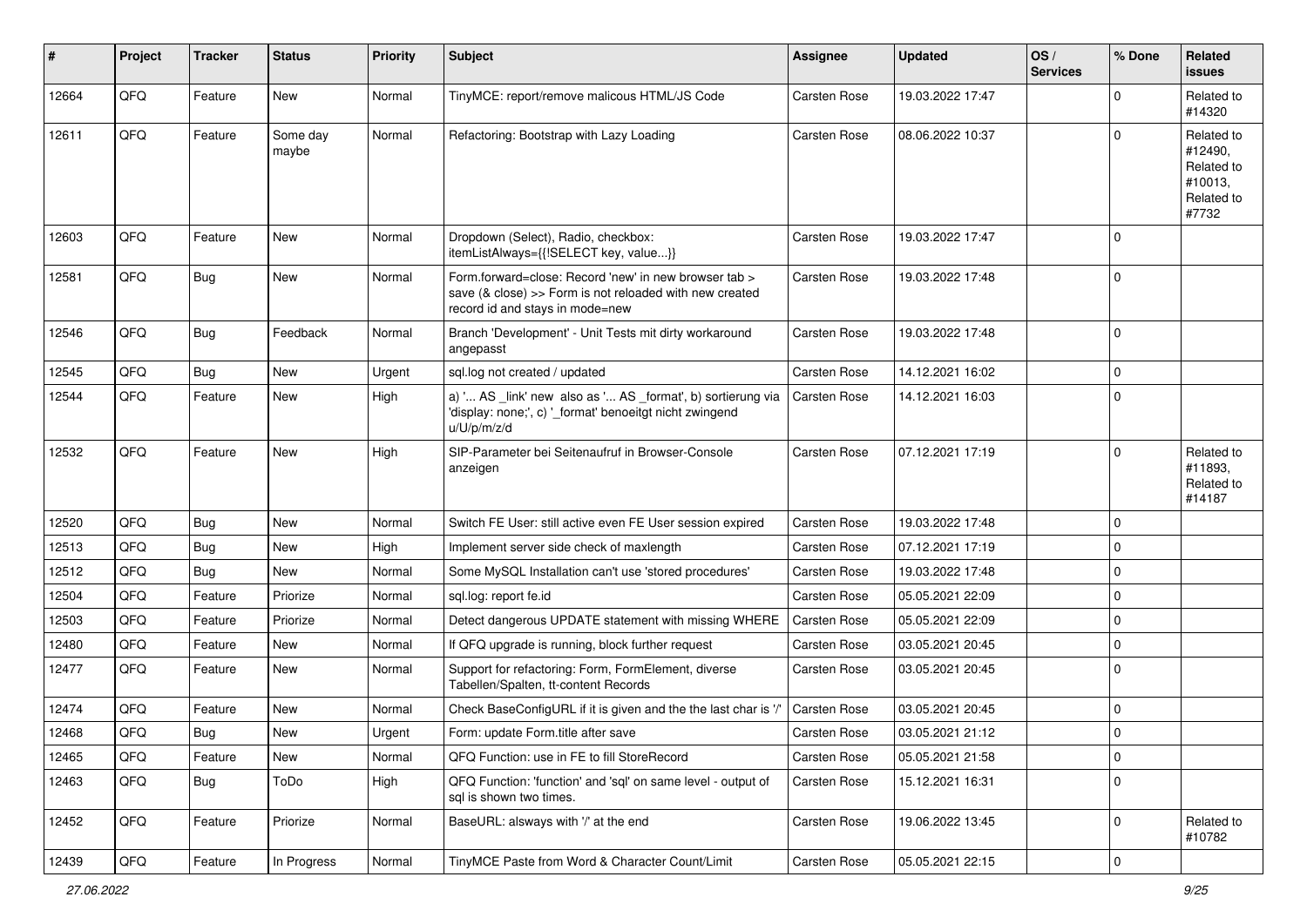| ∦     | Project | <b>Tracker</b> | <b>Status</b>     | <b>Priority</b> | <b>Subject</b>                                                                                                 | Assignee            | <b>Updated</b>   | OS/<br><b>Services</b> | % Done   | Related<br><b>issues</b>                      |
|-------|---------|----------------|-------------------|-----------------|----------------------------------------------------------------------------------------------------------------|---------------------|------------------|------------------------|----------|-----------------------------------------------|
| 12413 | QFG     | Feature        | <b>New</b>        | Normal          | STORE_TYPO3: enhance for {{be_users.email:T}},<br>{{fe users.email:T}}                                         | Carsten Rose        | 03.05.2021 20:45 |                        | $\Omega$ | Related to<br>#12412,<br>Related to<br>#10012 |
| 12412 | QFQ     | Feature        | <b>New</b>        | Normal          | Action/Escape qualifier 'e' (empty), '0': if given, an empty<br>string (or '0') will be treated as 'not found' | Carsten Rose        | 08.05.2021 09:40 |                        | $\Omega$ | Related to<br>#12413.<br>Related to<br>#10012 |
| 12400 | QFQ     | Feature        | New               | Normal          | Tutorial ist in QFQ Doku, Wird in der Suche gefunden, es<br>gibt aber kein Menupunkt - Inhalt ueberpruefen     | <b>Carsten Rose</b> | 03.05.2021 20:45 |                        | $\Omega$ |                                               |
| 12395 | QFQ     | <b>Bug</b>     | ToDo              | High            | QFQ Function: Result two times shown                                                                           | Carsten Rose        | 18.02.2022 08:59 |                        | $\Omega$ |                                               |
| 12337 | QFQ     | Feature        | Some day<br>maybe | Normal          | Database.php: better caching                                                                                   | Carsten Rose        | 16.09.2021 15:10 |                        | $\Omega$ |                                               |
| 12330 | QFQ     | Feature        | <b>New</b>        | Normal          | Copy to input field / text area / TinyMCE                                                                      | <b>Carsten Rose</b> | 07.04.2021 09:01 |                        | $\Omega$ |                                               |
| 12327 | QFQ     | Bug            | <b>New</b>        | Normal          | Copy to clipboard: Glyphicon can not be changed                                                                | Carsten Rose        | 27.12.2021 17:59 |                        | $\Omega$ |                                               |
| 12325 | QFQ     | Bug            | Priorize          | Normal          | MultiDB form.dblndex not working for report syntax                                                             | <b>Carsten Rose</b> | 07.09.2021 13:37 |                        | $\Omega$ | Related to<br>#12145.<br>Related to<br>#12314 |
| 12315 | QFQ     | Feature        | Some day<br>maybe | Normal          | Form History (Diffs) / Backups                                                                                 | <b>Carsten Rose</b> | 16.09.2021 15:10 |                        | $\Omega$ |                                               |
| 12269 | QFQ     | Feature        | <b>New</b>        | Normal          | 2FA - Login                                                                                                    | <b>Carsten Rose</b> | 03.05.2021 20:45 |                        | $\Omega$ |                                               |
| 12187 | QFQ     | Bug            | New               | Normal          | Trigger FormAsFile() via Report: probably problem with multi<br>DB setup                                       | <b>Carsten Rose</b> | 20.03.2021 21:20 |                        | $\Omega$ |                                               |
| 12186 | QFQ     | Feature        | <b>New</b>        | High            | TinyMCE Config für Objekte                                                                                     | Carsten Rose        | 07.12.2021 17:19 |                        | $\Omega$ | <b>Blocks</b><br>#12632                       |
| 12163 | QFQ     | Feature        | <b>New</b>        | Normal          | Checkbox: table wrap                                                                                           | <b>Carsten Rose</b> | 03.05.2021 20:51 |                        | $\Omega$ |                                               |
| 12162 | QFQ     | Feature        | <b>New</b>        | Normal          | FE.type=sendmail: personalized mailing (several mails) via<br>template                                         | <b>Carsten Rose</b> | 03.05.2021 20:45 |                        | $\Omega$ |                                               |
| 12146 | QFQ     | Feature        | <b>New</b>        | Normal          | Autocron Job: Anzeigen wann der naechste Job ausgefuehrt<br>wird, resp das er nicht ausgefuehrt wird           | <b>Carsten Rose</b> | 15.03.2021 15:23 |                        | $\Omega$ |                                               |
| 12133 | QFQ     | Bug            | <b>New</b>        | Normal          | NPM, phpSpreadSheet aktualisieren                                                                              | <b>Carsten Rose</b> | 15.03.2021 09:04 |                        | $\Omega$ |                                               |
| 12119 | QFQ     | Feature        | <b>New</b>        | Normal          | AS paged: error message missing if there ist no 'r' argument.                                                  | <b>Carsten Rose</b> | 03.05.2021 20:51 |                        | $\Omega$ |                                               |
| 12109 | QFQ     | Feature        | New               | Normal          | Donwload Link: Plain, SIP, Persistent Link, Peristent SIP -<br>new notation                                    | Carsten Rose        | 03.05.2021 20:45 |                        | $\Omega$ | Related to<br>#12085                          |
| 12045 | QFQ     | Bug            | <b>New</b>        | Normal          | templateGroup afterSave FE: Aufruf ohne<br>sglHonorFormElements funktioniert nicht                             | Carsten Rose        | 18.02.2021 16:33 |                        | $\Omega$ |                                               |
| 12040 | QFQ     | Bug            | New               | Normal          | FE Mode 'hidden' für zwei FEs auf einer Zeile                                                                  | Carsten Rose        | 18.02.2021 10:13 |                        | $\Omega$ |                                               |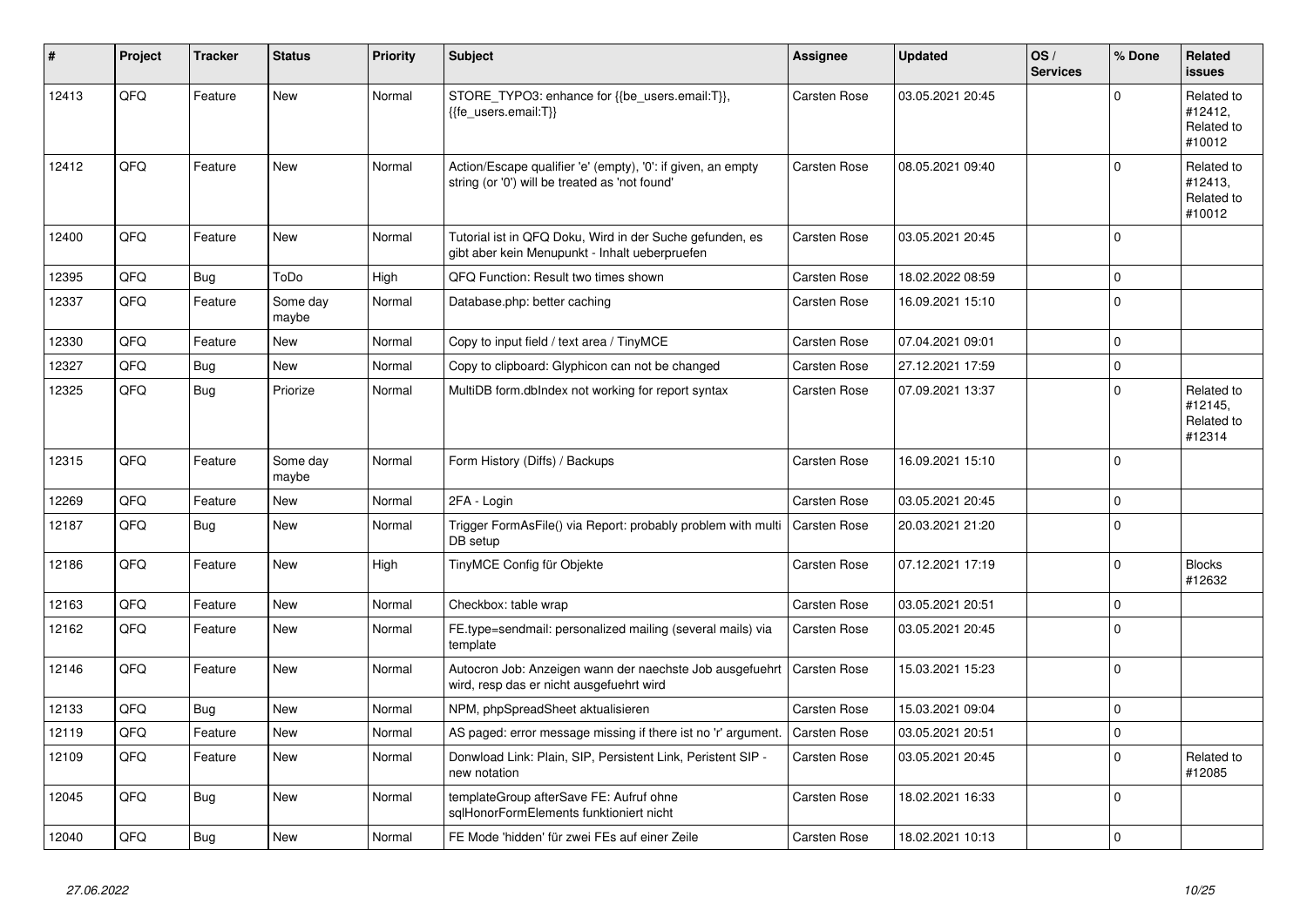| $\vert$ # | Project | <b>Tracker</b> | <b>Status</b> | <b>Priority</b> | <b>Subject</b>                                                                                       | Assignee                                               | <b>Updated</b>   | OS/<br><b>Services</b> | % Done      | Related<br>issues                                                                                                              |                      |
|-----------|---------|----------------|---------------|-----------------|------------------------------------------------------------------------------------------------------|--------------------------------------------------------|------------------|------------------------|-------------|--------------------------------------------------------------------------------------------------------------------------------|----------------------|
| 12024     | QFQ     | Feature        | New           | Normal          | Excel Export: text columns by default decode<br>htmlspeciachar()                                     | Carsten Rose                                           | 17.02.2021 23:55 |                        | $\mathbf 0$ | Related to<br>#12022                                                                                                           |                      |
| 12023     | QFQ     | Feature        | New           | Normal          | MySQL Stored Precdure: QDECODESPECIALCHAR()                                                          | Carsten Rose                                           | 16.02.2021 11:16 |                        | $\mathbf 0$ | Related to<br>#12022                                                                                                           |                      |
| 11980     | QFQ     | Feature        | In Progress   | Normal          | protected verzeichnis MUSS geschützt werden                                                          | Carsten Rose                                           | 07.09.2021 13:30 |                        | $\mathbf 0$ |                                                                                                                                |                      |
| 11955     | QFG     | Feature        | New           | Normal          | subrecord: new title option to set <th> attributes - e.g. to<br/>customize tablesorter options.</th> | attributes - e.g. to<br>customize tablesorter options. | Carsten Rose     | 03.05.2021 20:47       |             | $\mathbf 0$                                                                                                                    | Related to<br>#11775 |
| 11893     | QFQ     | Feature        | New           | High            | Broken SIP: a) only report one time, b) only report in main<br>column                                | Carsten Rose                                           | 12.05.2021 12:13 |                        | $\mathbf 0$ | Related to<br>#12532,<br>Related to<br>#14187                                                                                  |                      |
| 11775     | QFQ     | Feature        | <b>New</b>    | Normal          | Subrecord Tooltip pro Feld                                                                           | Carsten Rose                                           | 18.12.2020 15:22 |                        | $\mathbf 0$ | Related to<br>#11955                                                                                                           |                      |
| 11752     | QFQ     | <b>Bug</b>     | <b>New</b>    | Normal          | checkbox renders multiple input elements with same name                                              | Carsten Rose                                           | 17.12.2020 14:58 |                        | $\Omega$    | Related to<br>#11750                                                                                                           |                      |
| 11747     | QFQ     | Feature        | New           | Normal          | Maintenance Page with Redirect                                                                       | Carsten Rose                                           | 03.05.2021 20:47 |                        | $\mathbf 0$ | Related to<br>#11741                                                                                                           |                      |
| 11702     | QFQ     | Feature        | New           | Normal          | HTML Special Char makes no sense for 'allbut' if '&' is<br>forbidden                                 | Carsten Rose                                           | 07.12.2021 16:35 |                        | $\mathbf 0$ | Related to<br>#5112,<br>Related to<br>#14320                                                                                   |                      |
| 11695     | QFQ     | <b>Bug</b>     | New           | Normal          | MultiForm required FE Error                                                                          | Carsten Rose                                           | 04.12.2020 13:34 |                        | $\mathbf 0$ |                                                                                                                                |                      |
| 11668     | QFQ     | <b>Bug</b>     | <b>New</b>    | Normal          | Play function.sql - problem with mysql                                                               | Carsten Rose                                           | 03.05.2021 20:48 |                        | $\mathbf 0$ |                                                                                                                                |                      |
| 11667     | QFQ     | Bug            | New           | Normal          | MySQL mariadb-server-10.3: Incorrect datetime value                                                  | Carsten Rose                                           | 03.05.2021 20:48 |                        | $\mathbf 0$ |                                                                                                                                |                      |
| 11523     | QFQ     | Feature        | New           | Normal          | Mit dynamic Update erkennen, ob Upload gemacht wurde                                                 | Carsten Rose                                           | 13.11.2020 15:07 |                        | $\Omega$    | Related to<br>#9533                                                                                                            |                      |
| 11517     | QFQ     | <b>Bug</b>     | In Progress   | Normal          | extraButtonInfo Broken for multiple FormElements                                                     | Carsten Rose                                           | 12.05.2022 13:12 |                        | $\mathbf 0$ | Related to<br>#7890,<br>Related to<br>#3811, Has<br>duplicate<br>#10905, Has<br>duplicate<br>#10553, Has<br>duplicate<br>#6779 |                      |
| 11516     | QFQ     | Feature        | New           | Normal          | Multi Page Form (Previous/Next Buttons)                                                              | Carsten Rose                                           | 16.03.2021 17:52 |                        | $\mathbf 0$ |                                                                                                                                |                      |
| 11504     | QFQ     | Feature        | New           | Normal          | Dynamic Update: Button text update for 'Save',' Close' &<br>'Delete'                                 | Carsten Rose                                           | 12.11.2020 23:44 |                        | $\mathbf 0$ |                                                                                                                                |                      |
| 11460     | QFQ     | Feature        | New           | Normal          | Easier creation of changelog: gitchangelog                                                           | Carsten Rose                                           | 12.06.2021 10:20 |                        | $\mathbf 0$ | Related to<br>#13467                                                                                                           |                      |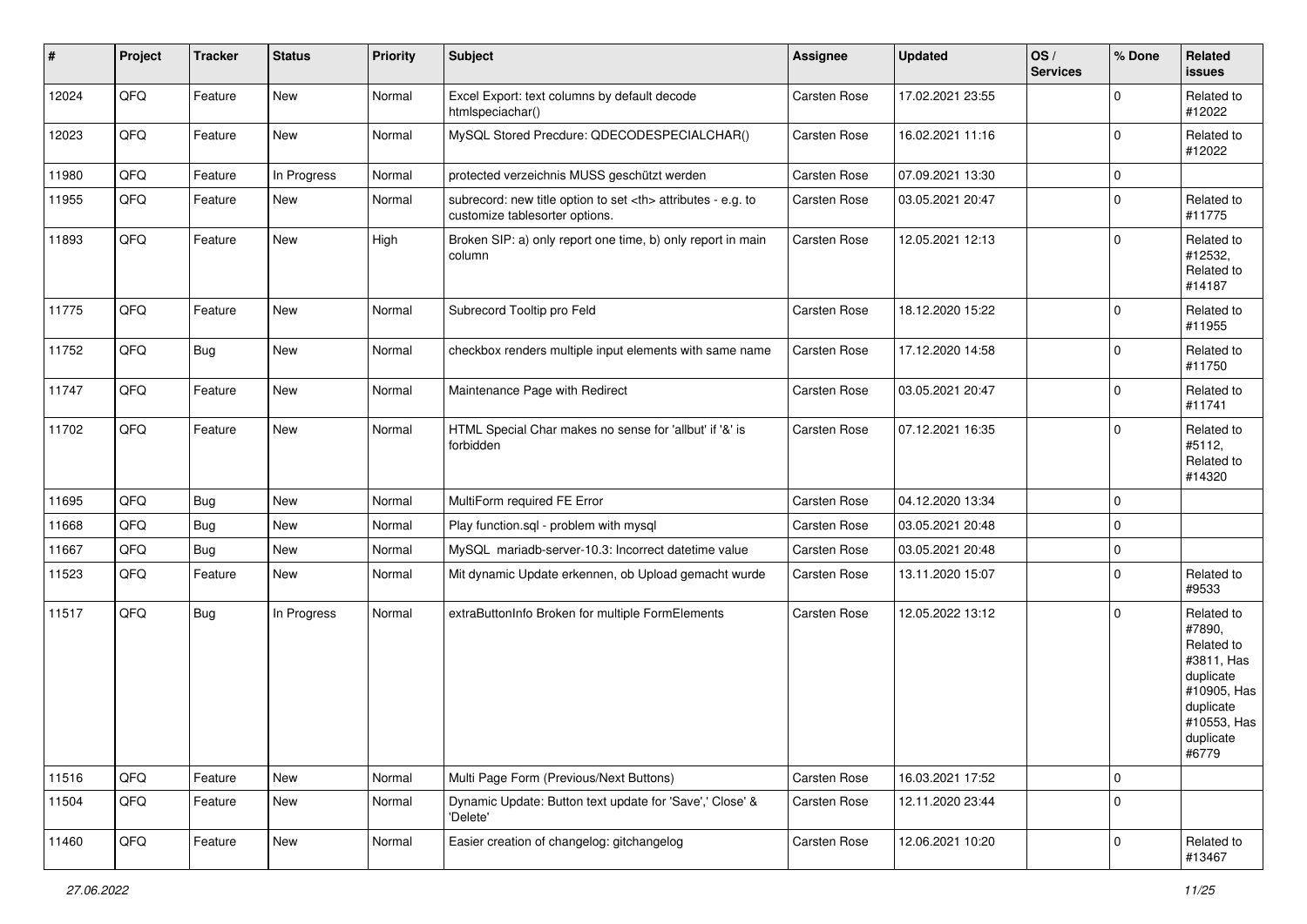| #     | Project | <b>Tracker</b> | <b>Status</b>     | <b>Priority</b> | Subject                                                                             | <b>Assignee</b>     | Updated          | OS/<br><b>Services</b> | % Done      | Related<br>issues                                                    |
|-------|---------|----------------|-------------------|-----------------|-------------------------------------------------------------------------------------|---------------------|------------------|------------------------|-------------|----------------------------------------------------------------------|
| 11323 | QFQ     | Feature        | Some day<br>maybe | Normal          | Report Frontend Editor Modal + Codemirror                                           | Carsten Rose        | 16.09.2021 15:10 |                        | $\Omega$    | Related to<br>#11036                                                 |
| 11322 | QFQ     | Feature        | Some day<br>maybe | Normal          | Form Element JSON - (multiline parameter field)                                     | Carsten Rose        | 16.09.2021 15:10 |                        | 0           |                                                                      |
| 11320 | QFQ     | Feature        | Priorize          | Normal          | Typo3 Version 10 support                                                            | Carsten Rose        | 05.05.2021 22:09 |                        | 0           |                                                                      |
| 11239 | QFQ     | Bug            | New               | Normal          | Radiobutton (plain): horizontales Rendern abhängig vom<br>Datentyp in der Datenbank | Carsten Rose        | 30.09.2020 18:37 |                        | $\Omega$    |                                                                      |
| 11217 | QFQ     | Feature        | Some day<br>maybe | Normal          | <b>Extend Script Functionality</b>                                                  | Carsten Rose        | 16.09.2021 15:10 |                        | $\Omega$    |                                                                      |
| 11080 | QFQ     | Feature        | New               | Normal          | Send MQTT messages                                                                  | Carsten Rose        | 29.08.2020 19:49 |                        | $\mathbf 0$ |                                                                      |
| 11076 | QFG     | Feature        | In Progress       | Normal          | SELECT  AS _websocket                                                               | <b>Carsten Rose</b> | 30.08.2020 17:49 |                        | $\mathbf 0$ |                                                                      |
| 11036 | QFQ     | Feature        | Some day<br>maybe | Normal          | inline report editor permissions                                                    | Carsten Rose        | 16.09.2021 15:09 |                        | $\Omega$    | Related to<br>#11323                                                 |
| 10996 | QFQ     | Feature        | New               | Normal          | Download video via sip: no seek                                                     | Carsten Rose        | 12.08.2020 14:18 |                        | $\mathbf 0$ |                                                                      |
| 10979 | QFQ     | Feature        | <b>New</b>        | Normal          | Ajax Calls an API - dataReport                                                      | <b>Carsten Rose</b> | 11.05.2022 12:15 |                        | $\mathbf 0$ |                                                                      |
| 10976 | QFQ     | Feature        | New               | Normal          | Excel Export Verbesserungen                                                         | Carsten Rose        | 06.08.2020 10:56 |                        | 0           |                                                                      |
| 10937 | QFQ     | Bug            | <b>New</b>        | Normal          | Fehler mit abhängigen Select- Feldern beim Positionieren                            | <b>Carsten Rose</b> | 12.11.2020 23:45 |                        | 0           |                                                                      |
| 10819 | QFQ     | Feature        | New               | Normal          | Persistent SIP - second try                                                         | Carsten Rose        | 29.06.2020 23:02 |                        | $\Omega$    | Related to<br>#6261                                                  |
| 10745 | QFQ     | Feature        | Some day<br>maybe | Normal          | <b>Tablesorter Excel Export</b>                                                     | Carsten Rose        | 16.09.2021 15:09 |                        | $\mathbf 0$ |                                                                      |
| 10716 | QFQ     | Feature        | Some day<br>maybe | Normal          | Business Logic mit Externen Skripten                                                | Carsten Rose        | 16.09.2021 15:10 |                        | $\Omega$    | Related to<br>#10713,<br>Related to<br>#8217                         |
| 10714 | QFQ     | Feature        | <b>New</b>        | Normal          | multi Table Form                                                                    | <b>Carsten Rose</b> | 16.03.2021 18:44 |                        | $\mathbf 0$ |                                                                      |
| 10704 | QFQ     | Bug            | New               | Normal          | wkhtml problem rendering fullCalendar.js / fabric.js >><br>successor: puppeteer     | Carsten Rose        | 12.11.2020 23:45 |                        | $\Omega$    | Related to<br>#5024,<br>Related to<br>#4650,<br>Related to<br>#10715 |
| 10661 | QFQ     | <b>Bug</b>     | In Progress       | Normal          | Typo3 Warnungen                                                                     | Carsten Rose        | 07.09.2021 13:23 |                        | <b>ΙΟ</b>   | Related to<br>#12440                                                 |
| 10658 | QFQ     | Bug            | New               | Normal          | processReadOnly broken                                                              | Carsten Rose        | 27.05.2020 17:55 |                        | 0           |                                                                      |
| 10640 | QFQ     | Bug            | New               | High            | TypeAhead Tag: FE editierbar trotz readOnly                                         | Carsten Rose        | 03.05.2021 21:12 |                        | 0           |                                                                      |
| 10593 | QFQ     | Feature        | New               | Normal          | label2: text behind input element                                                   | Carsten Rose        | 16.05.2020 10:57 |                        | 0           |                                                                      |
| 10588 | QFQ     | Bug            | New               | Normal          | typeahed Tag: Doku anpassen                                                         | Carsten Rose        | 12.11.2020 23:45 |                        | $\pmb{0}$   |                                                                      |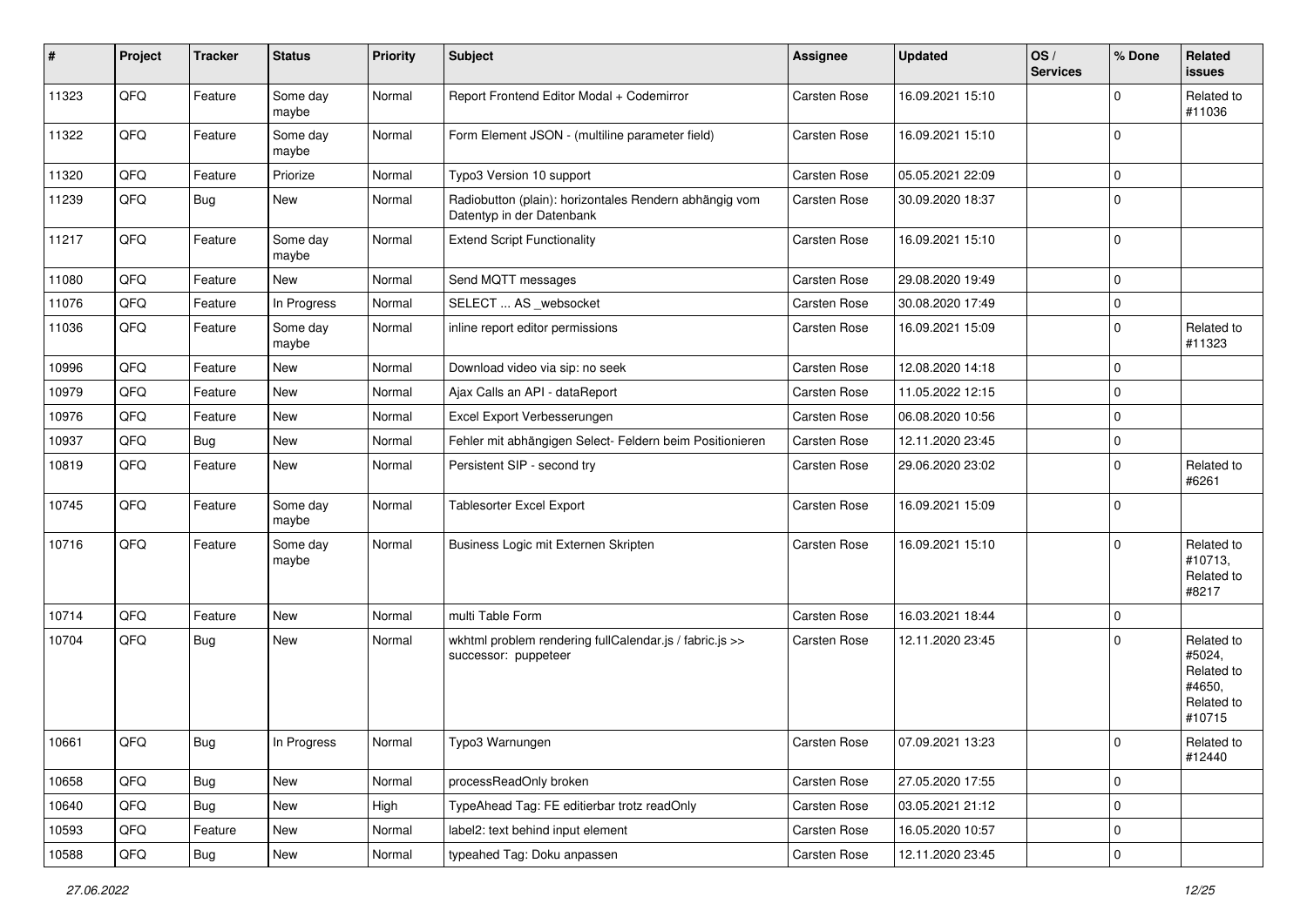| #     | Project | <b>Tracker</b> | <b>Status</b>     | <b>Priority</b> | Subject                                                                                  | Assignee            | <b>Updated</b>   | OS/<br><b>Services</b> | % Done         | Related<br>issues                                                      |
|-------|---------|----------------|-------------------|-----------------|------------------------------------------------------------------------------------------|---------------------|------------------|------------------------|----------------|------------------------------------------------------------------------|
| 10508 | QFQ     | Bug            | New               | High            | Multi Form broken on Multi DB Instance                                                   | Carsten Rose        | 03.05.2021 21:12 |                        | $\Omega$       |                                                                        |
| 10506 | QFQ     | Bug            | New               | High            | Template Group broken on MultiDB instance                                                | <b>Carsten Rose</b> | 03.05.2021 21:12 |                        | 0              | Related to<br>#10505                                                   |
| 10443 | QFQ     | Feature        | In Progress       | Normal          | Konzept_api / _live                                                                      | Carsten Rose        | 07.05.2020 09:39 |                        | $\mathbf 0$    |                                                                        |
| 10322 | QFQ     | <b>Bug</b>     | New               | Normal          | FormElement / Radio: missing column 'enum' >> FE not<br>reported                         | Carsten Rose        | 07.05.2020 09:37 |                        | $\Omega$       |                                                                        |
| 10119 | QFQ     | Feature        | New               | Normal          | Dropdown (selectlist) & TypeAhead: format and catagorize<br>list                         | Carsten Rose        | 07.05.2020 09:36 |                        | $\mathbf 0$    |                                                                        |
| 10116 | QFQ     | Feature        | Some day<br>maybe | Normal          | TypeAhead: Tag - show inside 'input' element                                             | Carsten Rose        | 16.09.2021 15:09 |                        | $\mathbf 0$    |                                                                        |
| 10095 | QFQ     | Feature        | Some day<br>maybe | Normal          | Generic Gitlab Integration into QFQ                                                      | <b>Carsten Rose</b> | 16.09.2021 15:10 |                        | $\Omega$       |                                                                        |
| 10082 | QFQ     | <b>Bug</b>     | New               | Normal          | FE.type=SELECT - 'sanatize' Class                                                        | <b>Carsten Rose</b> | 07.05.2020 09:36 |                        | $\Omega$       | Related to<br>#10081                                                   |
| 10081 | QFQ     | Bug            | New               | High            | Stale record lock after 'forbidden' character                                            | Carsten Rose        | 03.05.2021 21:12 |                        | $\Omega$       | Related to<br>#10082,<br>Related to<br>#9789                           |
| 10080 | QFQ     | Feature        | New               | Normal          | Popup on 'save' / 'close': configure dialog (answer<br>yes/no/cancle/)                   | Carsten Rose        | 28.03.2021 20:52 |                        | $\Omega$       | Is duplicate<br>of #12262                                              |
| 10015 | QFQ     | Feature        | Priorize          | Normal          | Monospace in Textarea                                                                    | <b>Carsten Rose</b> | 03.02.2020 13:40 |                        | $\mathbf 0$    |                                                                        |
| 10014 | QFQ     | Feature        | New               | Normal          | Manual.rst: describe behaviour and process order of<br>fillStoreVar, slaveId, sqlBefore, | Carsten Rose        | 01.02.2020 22:31 |                        | $\Omega$       |                                                                        |
| 10013 | QFQ     | Feature        | Some day<br>maybe | Normal          | FE.typ=editor: CodeMirror                                                                | Carsten Rose        | 08.06.2022 10:37 |                        | $\Omega$       | Related to<br>#12611,<br>Related to<br>#12490,<br>Related to<br>#7732  |
| 10012 | QFQ     | Feature        | Priorize          | Normal          | redirectAllMailTo: {{beEmail:T}}                                                         | Carsten Rose        | 08.05.2021 09:54 |                        | $\Omega$       | Related to<br>#12412,<br>Related to<br>#12413,<br>Related to<br>#10011 |
| 10011 | QFQ     | Feature        | Priorize          | Normal          | Offer new STORE_TYPO3 Variable 'beUser', 'beEmail'                                       | Carsten Rose        | 08.05.2021 09:51 |                        | $\mathbf 0$    | Related to<br>#10012,<br>Related to<br>#12511                          |
| 10005 | QFQ     | Feature        | Priorize          | Normal          | Report / special column name:  AS _calendar                                              | Carsten Rose        | 03.06.2020 17:28 |                        | 0              |                                                                        |
| 9983  | QFG     | Feature        | New               | Normal          | Report Notation: new keyword 'range'                                                     | Carsten Rose        | 01.02.2020 15:55 |                        | $\overline{0}$ |                                                                        |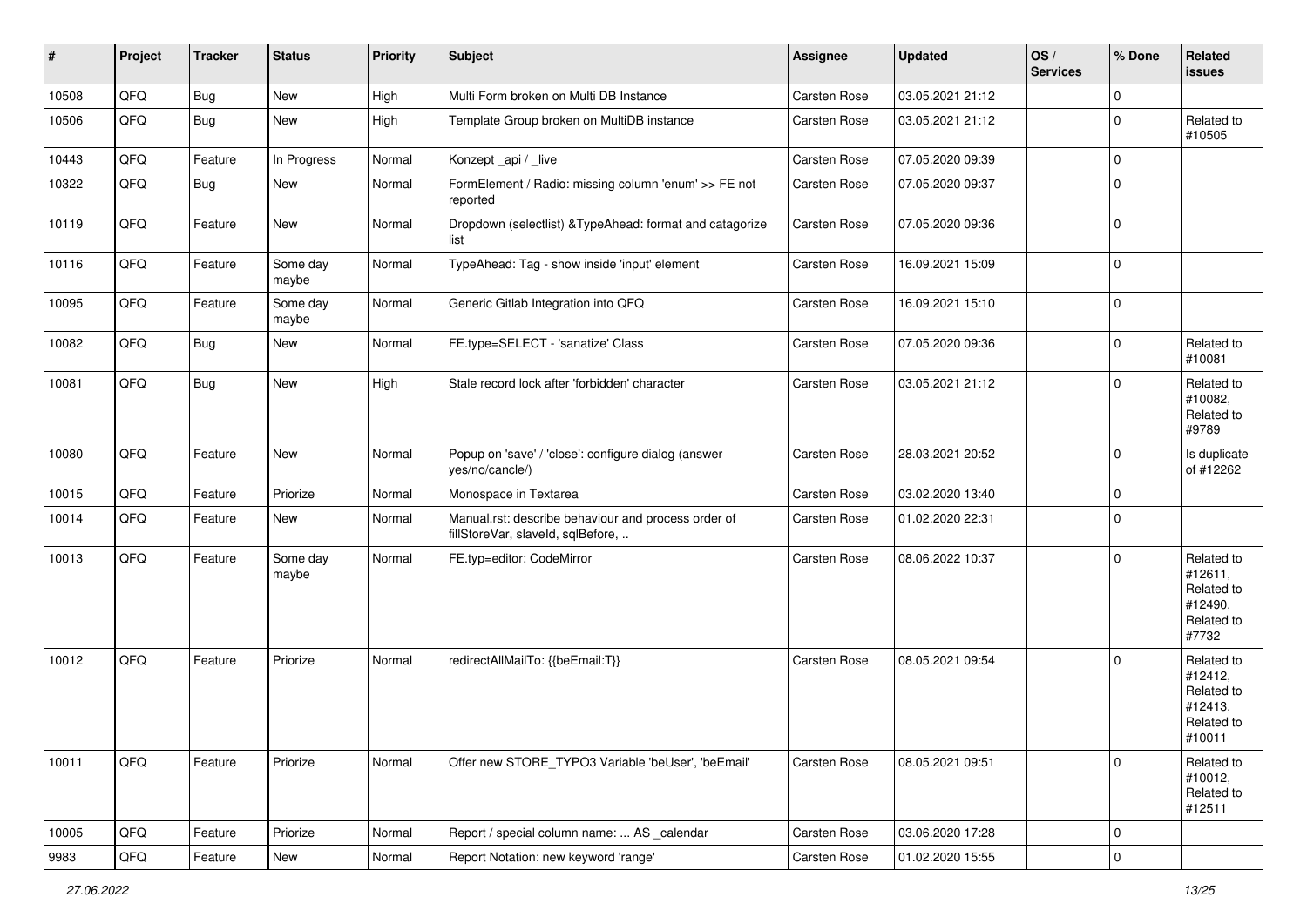| #    | Project | <b>Tracker</b> | <b>Status</b>     | <b>Priority</b> | Subject                                                                                                                               | Assignee            | <b>Updated</b>   | OS/<br><b>Services</b> | % Done      | Related<br>issues                                                       |
|------|---------|----------------|-------------------|-----------------|---------------------------------------------------------------------------------------------------------------------------------------|---------------------|------------------|------------------------|-------------|-------------------------------------------------------------------------|
| 9975 | QFQ     | Bug            | Priorize          | Normal          | Dropdown Menu: 'r:3' broken                                                                                                           | Carsten Rose        | 01.02.2020 10:13 |                        | $\Omega$    |                                                                         |
| 9968 | QFQ     | Feature        | Priorize          | Normal          | Tooltip in Links for Developer                                                                                                        | Carsten Rose        | 01.02.2020 23:17 |                        | $\mathbf 0$ |                                                                         |
| 9958 | QFQ     | Bug            | Priorize          | Normal          | Broken subrecord query: no error message                                                                                              | Carsten Rose        | 05.02.2021 15:15 |                        | $\mathbf 0$ |                                                                         |
| 9947 | QFQ     | <b>Bug</b>     | Priorize          | Normal          | Unwanted error message if missing 'typeAheadSqlPrefetch'                                                                              | Carsten Rose        | 01.02.2020 10:13 |                        | 0           |                                                                         |
| 9928 | QFQ     | Feature        | Priorize          | Normal          | SpecialColumnName: a) Deprecated: ' AS "_+tag " ', b)<br>New: ' AS "_ <tag1><tag2>"</tag2></tag1>                                     | <b>Carsten Rose</b> | 01.02.2020 23:17 |                        | 0           | Related to<br>#9929                                                     |
| 9927 | QFQ     | Feature        | New               | Normal          | QFQ Update: a) Update nur machen wenn BE User<br>eingeloggt ist., b) Bei Fehler genaue Meldung welcher<br>Updateschritt Probleme hat. | Carsten Rose        | 22.01.2020 12:59 |                        | $\mathbf 0$ |                                                                         |
| 9900 | QFQ     | Feature        | Priorize          | Normal          | Generic API Call: tt-content record >> JSON                                                                                           | Carsten Rose        | 01.02.2020 10:13 |                        | $\mathbf 0$ |                                                                         |
| 9862 | QFQ     | Bug            | Priorize          | Normal          | Failed writing to sql mail qfq.log should throw an exception                                                                          | Carsten Rose        | 01.02.2020 10:13 |                        | $\mathbf 0$ |                                                                         |
| 9834 | QFQ     | Bug            | Priorize          | Normal          | Input elements with tag 'disabled' are missing on<br>form-submit: server option 'processReadOnly' broken                              | Carsten Rose        | 07.12.2021 16:43 |                        | $\Omega$    | Related to<br>#9691,<br>Related to<br>#5305, Has<br>duplicate<br>#12331 |
| 9811 | QFQ     | Feature        | <b>New</b>        | Normal          | Report: tag every n'th row                                                                                                            | Carsten Rose        | 01.02.2020 23:22 |                        | 0           |                                                                         |
| 9783 | QFQ     | <b>Bug</b>     | <b>New</b>        | Normal          | Email with special characters                                                                                                         | Carsten Rose        | 01.02.2020 23:22 |                        | 0           |                                                                         |
| 9781 | QFQ     | Feature        | <b>New</b>        | Normal          | Button: CSS class to make buttons smaller                                                                                             | <b>Carsten Rose</b> | 01.02.2020 23:22 |                        | $\mathbf 0$ |                                                                         |
| 9777 | QFQ     | Feature        | New               | Normal          | Logging QFQ Variables                                                                                                                 | Carsten Rose        | 16.12.2019 17:17 |                        | 0           |                                                                         |
| 9773 | QFQ     | Bug            | <b>New</b>        | Normal          | form.parameter.formModeGlobal=requiredOff                                                                                             | Carsten Rose        | 01.02.2020 15:56 |                        | $\mathbf 0$ |                                                                         |
| 9707 | QFQ     | Feature        | <b>New</b>        | Normal          | SIP security: encode pageld and check pageld on decode                                                                                | Carsten Rose        | 01.02.2020 23:22 |                        | $\mathbf 0$ |                                                                         |
| 9706 | QFQ     | Feature        | New               | Normal          | Multi File Upload (hidden template group)                                                                                             | <b>Carsten Rose</b> | 01.02.2020 23:22 |                        | 0           | Related to<br>#7521,<br>Related to<br>#5562,<br>Related to<br>#13330    |
| 9704 | QFQ     | Feature        | Some day<br>maybe | Normal          | Thumbnails Generieren beim Splitten von PDF Files                                                                                     | Carsten Rose        | 11.12.2019 16:01 |                        | $\Omega$    |                                                                         |
| 9669 | QFQ     | <b>Bug</b>     | Some day<br>maybe | Normal          | Checkbox / Template Group: radio/checkbox visible broken<br>after 'add'                                                               | Carsten Rose        | 16.06.2021 13:47 |                        | 0           | Related to<br>#8091                                                     |
| 9668 | QFQ     | Feature        | Priorize          | Normal          | Form.mode: rename 'hidden' to 'hide'                                                                                                  | Carsten Rose        | 05.05.2021 22:14 |                        | $\mathbf 0$ | Related to<br>#6437                                                     |
| 9602 | QFQ     | Feature        | New               | Normal          | Form definition as JSON                                                                                                               | Carsten Rose        | 01.02.2020 23:21 |                        | $\mathbf 0$ | Related to<br>#9600                                                     |
| 9579 | QFQ     | Feature        | Some day<br>maybe | Normal          | Multiform with Process Row                                                                                                            | Carsten Rose        | 11.12.2019 16:01 |                        | $\mathbf 0$ |                                                                         |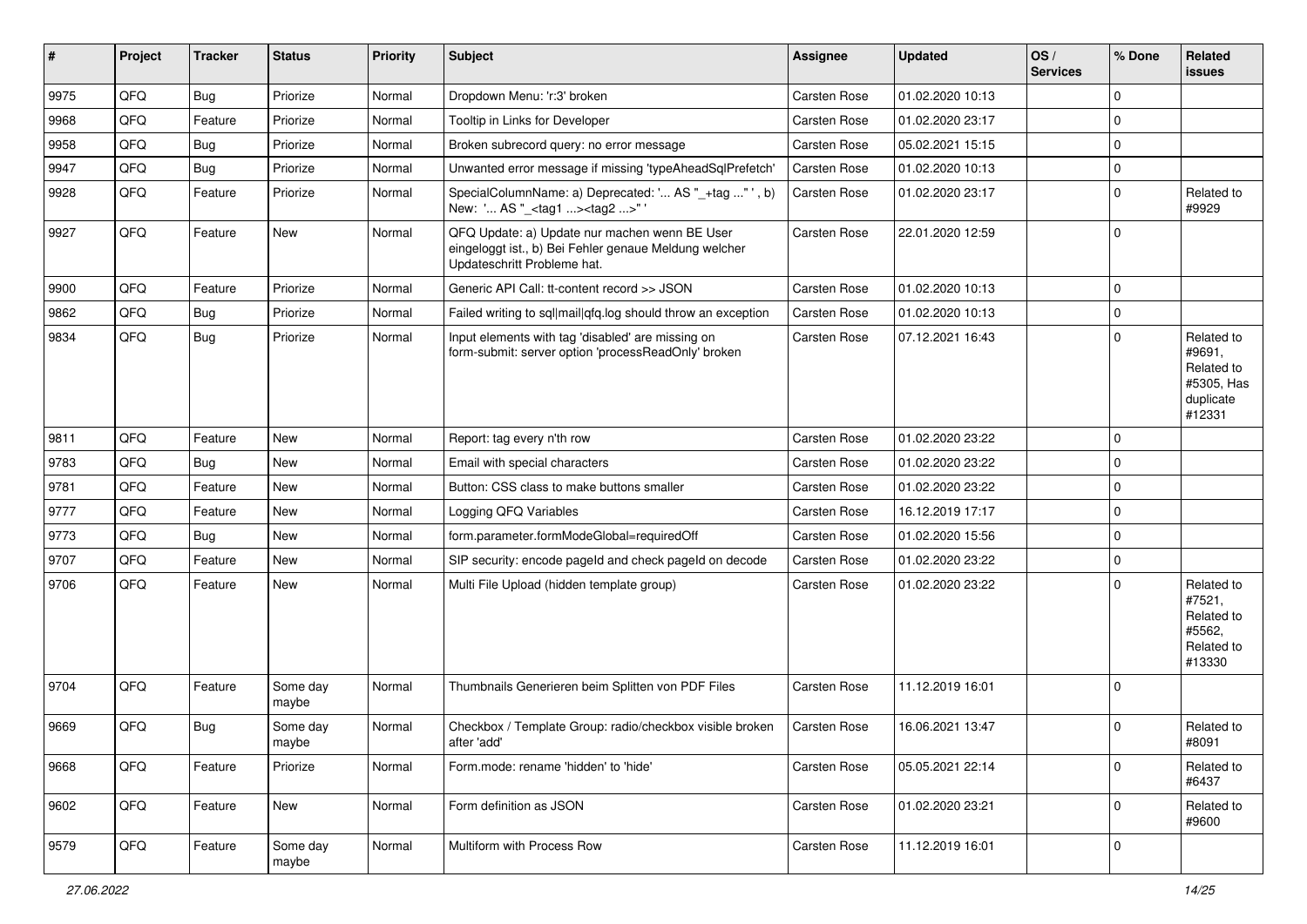| #    | Project | <b>Tracker</b> | <b>Status</b>     | <b>Priority</b> | <b>Subject</b>                                                                  | Assignee            | <b>Updated</b>   | OS/<br><b>Services</b> | % Done      | Related<br><b>issues</b>                     |
|------|---------|----------------|-------------------|-----------------|---------------------------------------------------------------------------------|---------------------|------------------|------------------------|-------------|----------------------------------------------|
| 9537 | QFQ     | Feature        | <b>New</b>        | Normal          | FormEditor: Edit fieldset in FrontEnd                                           | Carsten Rose        | 01.02.2020 23:22 |                        | $\Omega$    |                                              |
| 9534 | QFQ     | <b>Bug</b>     | Priorize          | Urgent          | FE.type=upload: 'Unknown Mode: ID"                                              | Carsten Rose        | 03.05.2021 21:14 |                        | $\Omega$    | Related to<br>#9532                          |
| 9533 | QFQ     | Bug            | <b>New</b>        | Normal          | FE.type=upload: Check in 'beforeSave' if upload is given                        | Carsten Rose        | 01.02.2020 23:22 |                        | $\Omega$    | Related to<br>#11523                         |
| 9531 | QFQ     | Bug            | New               | High            | FE File: Dynamic Update / modeSql / required detected even<br>it not set        | <b>Carsten Rose</b> | 11.06.2021 20:32 |                        | $\Omega$    | Related to<br>#12398                         |
| 9394 | QFQ     | Feature        | Priorize          | Normal          | REST: allow for non numerical ids in get requests                               | Carsten Rose        | 05.05.2021 22:10 |                        | $\Omega$    |                                              |
| 9352 | QFQ     | Feature        | <b>New</b>        | Normal          | FE 'Native' fire slaveld, sqlAfter, sqlIns                                      | Carsten Rose        | 01.02.2020 23:22 |                        | $\Omega$    |                                              |
| 9348 | QFQ     | Feature        | New               | Normal          | defaultThumbnailSize: pre render thumbnails                                     | Carsten Rose        | 12.06.2021 09:05 |                        | $\mathbf 0$ |                                              |
| 9347 | QFQ     | <b>Bug</b>     | <b>New</b>        | High            | FE.type=upload with dynamic show/hidden: required not<br>detected               | Carsten Rose        | 12.06.2021 10:40 |                        | $\Omega$    | Related to<br>#5305,<br>Related to<br>#12398 |
| 9346 | QFQ     | Feature        | Priorize          | Normal          | beforeSave: check if an upload is given                                         | <b>Carsten Rose</b> | 11.06.2021 21:18 |                        | $\Omega$    |                                              |
| 9317 | QFQ     | <b>Bug</b>     | <b>New</b>        | Normal          | FE.type=note: with dynamic show/hidden an empty label<br>causes trouble         | Carsten Rose        | 01.02.2020 23:22 |                        | $\Omega$    |                                              |
| 9281 | QFQ     | Bug            | Some day<br>maybe | Normal          | Allow STRICT_TRANS_TABLES                                                       | <b>Carsten Rose</b> | 02.01.2021 18:43 |                        | $\Omega$    |                                              |
| 9221 | QFQ     | Feature        | <b>New</b>        | Normal          | typeAhead: Zeichenlimite ausschalten                                            | Carsten Rose        | 08.05.2021 17:06 |                        | $\Omega$    |                                              |
| 9208 | QFQ     | Feature        | <b>New</b>        | Normal          | Manage 'recent' records                                                         | <b>Carsten Rose</b> | 01.02.2020 23:22 |                        | $\Omega$    |                                              |
| 9177 | QFQ     | <b>Bug</b>     | <b>New</b>        | Normal          | Bug? QFQ tries to save an action FE, which has real<br>existing column name     | <b>Carsten Rose</b> | 01.02.2020 23:22 |                        | $\Omega$    |                                              |
| 9173 | QFQ     | <b>Bug</b>     | Priorize          | Urgent          | Stale Record Lock: Firefox                                                      | <b>Carsten Rose</b> | 03.05.2021 21:14 |                        | $\Omega$    | Related to<br>#9789                          |
| 9136 | QFQ     | Feature        | <b>New</b>        | Normal          | Create ZIP files with dynamic PDFs                                              | <b>Carsten Rose</b> | 01.02.2020 23:22 |                        | $\Omega$    |                                              |
| 9129 | QFQ     | Feature        | New               | Normal          | sqlValidate: Message as notification, not as error                              | <b>Carsten Rose</b> | 01.02.2020 23:22 |                        | $\Omega$    | Related to<br>#9128                          |
| 9128 | QFQ     | Feature        | <b>New</b>        | Normal          | Error Message: not replaced variables- a) replace back to<br>'{{', b) underline | Carsten Rose        | 01.02.2020 23:22 |                        | $\mathbf 0$ | Related to<br>#9129                          |
| 9127 | QFQ     | Bug            | New               | Normal          | Error Message: change 'roll over' color - text not readable                     | Carsten Rose        | 01.02.2020 23:22 |                        | $\Omega$    |                                              |
| 9121 | QFQ     | Bug            | Priorize          | High            | sip links have r and dbIndexData set                                            | <b>Carsten Rose</b> | 12.06.2021 10:41 |                        | $\Omega$    |                                              |
| 9077 | QFQ     | <b>Bug</b>     | <b>New</b>        | Normal          | typeAheadSql: report broken SQL                                                 | <b>Carsten Rose</b> | 01.02.2020 23:22 |                        | $\Omega$    |                                              |
| 9013 | QFQ     | Bug            | New               | Normal          | Error in Twig template not handled                                              | <b>Carsten Rose</b> | 20.10.2021 13:43 |                        | $\mathbf 0$ |                                              |
| 8975 | QFQ     | Feature        | <b>New</b>        | Normal          | Report Notation: 2.0                                                            | Carsten Rose        | 01.02.2020 23:22 |                        | $\Omega$    | Related to<br>#8963                          |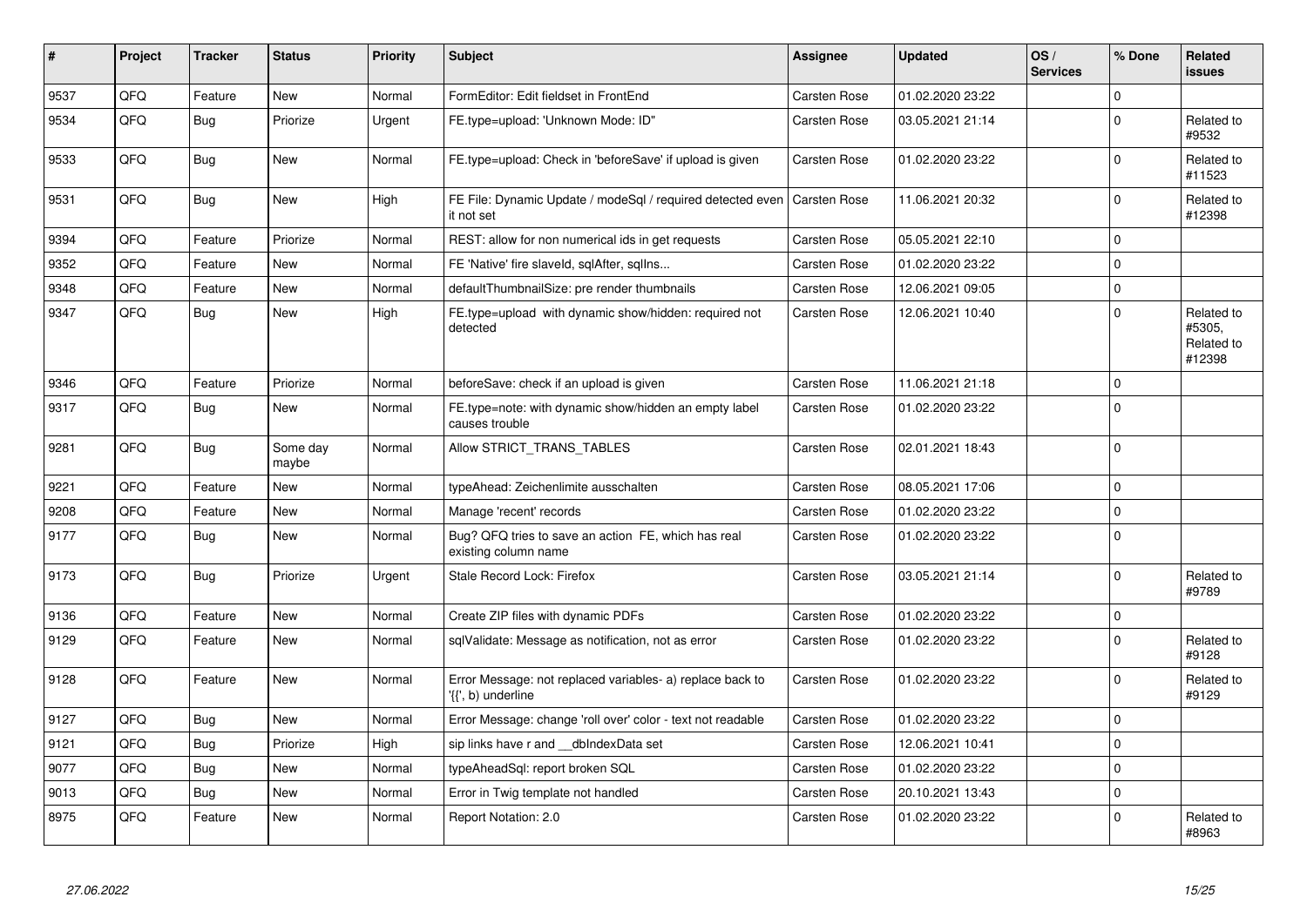| ∦    | Project | <b>Tracker</b> | <b>Status</b>     | <b>Priority</b> | Subject                                                                                                | <b>Assignee</b>     | <b>Updated</b>   | OS/<br><b>Services</b> | % Done      | Related<br>issues         |
|------|---------|----------------|-------------------|-----------------|--------------------------------------------------------------------------------------------------------|---------------------|------------------|------------------------|-------------|---------------------------|
| 8963 | QFQ     | Feature        | Priorize          | Normal          | Setting values in a store: flexible way                                                                | <b>Carsten Rose</b> | 05.05.2021 22:10 |                        | 0           | Related to<br>#8975       |
| 8962 | QFQ     | Feature        | New               | High            | allow for form fields with identical names                                                             | <b>Carsten Rose</b> | 03.05.2021 21:14 |                        | $\Omega$    |                           |
| 8894 | QFQ     | Feature        | Some day<br>maybe | Normal          | Documentation Tags Usable in QFQ Application                                                           | <b>Carsten Rose</b> | 11.12.2019 16:01 |                        | $\Omega$    |                           |
| 8892 | QFQ     | Feature        | Some day<br>maybe | Normal          | Display and Edit SQL Comments in Form Editor                                                           | <b>Carsten Rose</b> | 11.12.2019 16:01 |                        | $\Omega$    |                           |
| 8806 | QFQ     | Feature        | New               | Normal          | SQL Function nl2br                                                                                     | Carsten Rose        | 01.02.2020 23:22 |                        | 0           |                           |
| 8719 | QFQ     | Feature        | <b>New</b>        | Normal          | extraButtonLock: add support for 0/1                                                                   | <b>Carsten Rose</b> | 01.02.2020 23:22 |                        | $\Omega$    |                           |
| 8702 | QFQ     | Feature        | New               | Normal          | Load Record which is locked: missing user info                                                         | <b>Carsten Rose</b> | 11.12.2019 16:16 |                        | $\Omega$    | Related to<br>#9789       |
| 8668 | QFQ     | Bug            | <b>New</b>        | High            | Pill disabled: dyamic mode 'hidden' not respected - FE is still<br>required                            | <b>Carsten Rose</b> | 03.05.2021 21:14 |                        | $\Omega$    |                           |
| 8586 | QFQ     | Feature        | Some day<br>maybe | Normal          | QFQ: Enhance Error message for 'record not found'                                                      | Carsten Rose        | 16.09.2021 15:10 |                        | $\Omega$    |                           |
| 8585 | QFQ     | Feature        | Priorize          | Normal          | Enhance Error message for 'unknown form'                                                               | <b>Carsten Rose</b> | 01.02.2020 10:13 |                        | 0           |                           |
| 8584 | QFQ     | Feature        | Priorize          | Normal          | FE 'Action' - never assign to Container (except Template<br>Group)                                     | <b>Carsten Rose</b> | 01.02.2020 10:13 |                        | $\Omega$    |                           |
| 8520 | QFQ     | Feature        | Some day<br>maybe | Normal          | Bring QFQ to Composer                                                                                  | <b>Carsten Rose</b> | 16.09.2021 15:10 |                        | $\Omega$    |                           |
| 8431 | QFQ     | Bug            | <b>New</b>        | High            | autocron.php with wrong path                                                                           | <b>Carsten Rose</b> | 03.05.2021 21:14 |                        | $\mathbf 0$ |                           |
| 8336 | QFQ     | Feature        | New               | Normal          | Form > modified > Close New: a) Optional disable popup, b)<br>custom text, c) mode on save: close stay | <b>Carsten Rose</b> | 01.02.2020 23:22 |                        | $\Omega$    | Related to<br>#8335       |
| 8277 | QFQ     | Feature        | Priorize          | Normal          | fe.parameter.default=                                                                                  | <b>Carsten Rose</b> | 01.02.2020 23:17 |                        | $\Omega$    | Related to<br>#8113       |
| 8217 | QFQ     | Feature        | <b>New</b>        | Normal          | if-elseif-else construct                                                                               | <b>Carsten Rose</b> | 16.03.2021 18:41 |                        | $\Omega$    | Related to<br>#10716      |
| 8204 | QFQ     | Feature        | Priorize          | High            | Position 'required mark'                                                                               | <b>Carsten Rose</b> | 16.06.2021 13:44 |                        | 0           |                           |
| 8187 | QFQ     | Feature        | New               | Normal          | Subrecord: enable/hide new button - make new/edit/delete<br>customizeable.                             | <b>Carsten Rose</b> | 06.03.2021 18:44 |                        | $\Omega$    | Related to<br>#11326      |
| 8106 | QFQ     | Bug            | Some day<br>maybe | Normal          | Dynamic Update: Feld kann nicht auf empty zurückgesetzt<br>werden                                      | <b>Carsten Rose</b> | 11.12.2019 16:01 |                        | $\mathbf 0$ |                           |
| 8101 | QFQ     | Feature        | Some day<br>maybe | Normal          | Password hash: support further hashing methods                                                         | Carsten Rose        | 16.09.2021 15:10 |                        | $\mathbf 0$ |                           |
| 8089 | QFQ     | Feature        | New               | Normal          | Copy/Paste for FormElements                                                                            | Carsten Rose        | 01.02.2020 23:22 |                        | $\mathbf 0$ |                           |
| 8083 | QFQ     | Bug            | New               | High            | FormEditor: primary table list does not respect<br>'indexDb={{indexData:Y}}'                           | Carsten Rose        | 03.05.2021 21:14 |                        | $\mathbf 0$ | Has<br>duplicate<br>#6678 |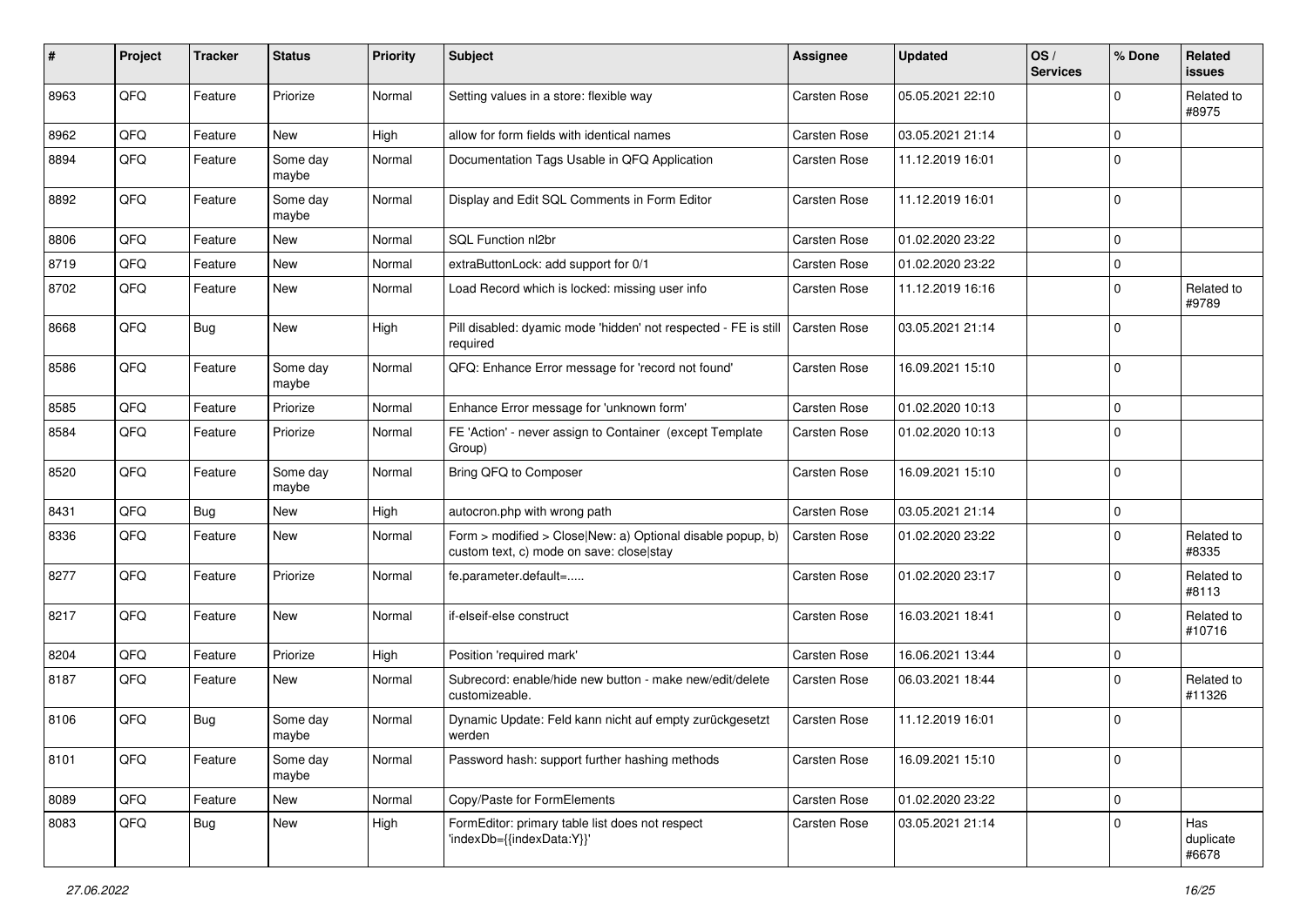| #    | Project | <b>Tracker</b> | <b>Status</b> | <b>Priority</b> | <b>Subject</b>                                                                                        | Assignee            | <b>Updated</b>   | OS/<br><b>Services</b> | % Done      | Related<br><b>issues</b>                        |
|------|---------|----------------|---------------|-----------------|-------------------------------------------------------------------------------------------------------|---------------------|------------------|------------------------|-------------|-------------------------------------------------|
| 8082 | QFQ     | Feature        | Priorize      | High            | Contact form without saving record                                                                    | <b>Carsten Rose</b> | 07.12.2021 15:20 |                        | $\Omega$    | Related to<br>#8587,<br><b>Blocks</b><br>#11850 |
| 8049 | QFQ     | Bug            | <b>New</b>    | Normal          | FE.type=note, column 'value': text moves some pixel to top<br>after save                              | Carsten Rose        | 01.02.2020 23:22 |                        | $\Omega$    |                                                 |
| 8044 | QFQ     | Feature        | Priorize      | Normal          | Transaction: a) Form, b) Report                                                                       | Carsten Rose        | 05.05.2021 22:14 |                        | $\Omega$    | Related to<br>#8043                             |
| 8037 | QFQ     | Bug            | Priorize      | Normal          | FE.type=upload (advanced mode): {{slaveld:V}} missing<br>during dynamic update                        | Carsten Rose        | 01.02.2020 10:13 |                        | $\Omega$    |                                                 |
| 8034 | QFQ     | Feature        | Priorize      | Normal          | FormElement 'data': 22.22.2222 should not be accepted                                                 | Carsten Rose        | 01.02.2020 10:13 |                        | $\Omega$    |                                                 |
| 7924 | QFQ     | Feature        | New           | Normal          | Radio/Checkbox with Tooltip                                                                           | Carsten Rose        | 01.02.2020 23:22 |                        | $\Omega$    |                                                 |
| 7920 | QFQ     | Feature        | New           | Normal          | FE: Syntax Highlight, Zeinlenumbruch                                                                  | Carsten Rose        | 01.02.2020 10:03 |                        | $\Omega$    |                                                 |
| 7899 | QFQ     | Bug            | New           | High            | Fe.type=password / retype / required: always complain<br>about missing value                          | Carsten Rose        | 03.05.2021 21:14 |                        | $\mathbf 0$ |                                                 |
| 7890 | QFQ     | Bug            | <b>New</b>    | Normal          | FormElement 'required': extraButtonInfo not aligned                                                   | Carsten Rose        | 11.06.2021 21:17 |                        | $\Omega$    | Related to<br>#11517                            |
| 7850 | QFQ     | Feature        | <b>New</b>    | High            | Upload records: non 'pathFileName' column                                                             | Carsten Rose        | 03.05.2021 21:14 |                        | $\mathbf 0$ |                                                 |
| 7812 | QFQ     | Feature        | New           | Normal          | FE 'Subrecord' - new option 'subrecordShowFilter',<br>'subrecordPaging'                               | <b>Carsten Rose</b> | 01.02.2020 23:22 |                        | $\Omega$    |                                                 |
| 7795 | QFQ     | Bug            | <b>New</b>    | Normal          | Readonly Form: Typeahead-Felder                                                                       | Carsten Rose        | 01.02.2020 23:22 |                        | $\Omega$    |                                                 |
| 7685 | QFQ     | Bug            | New           | Normal          | Open FormElement from QFQ error message and save<br>modified record: error about missing {{formId:F}} | Carsten Rose        | 01.02.2020 23:22 |                        | $\Omega$    |                                                 |
| 7683 | QFQ     | Feature        | <b>New</b>    | Normal          | Special column names in '{{ SELECT  AS _link }}' should<br>be detected                                | Carsten Rose        | 01.02.2020 23:21 |                        | $\Omega$    |                                                 |
| 7681 | QFQ     | Feature        | <b>New</b>    | Normal          | Optional switch off 'check for modified record'                                                       | Carsten Rose        | 01.02.2020 23:21 |                        | $\Omega$    |                                                 |
| 7660 | QFQ     | Feature        | New           | Normal          | IMAP: import mails to DB, move / delete mails                                                         | Carsten Rose        | 01.02.2020 09:52 |                        | $\Omega$    |                                                 |
| 7656 | QFQ     | Bug            | Priorize      | Normal          | FE with required, 'pattern' and 'extraButtonLock': always<br>complain about missing value             | Carsten Rose        | 01.02.2020 10:13 |                        | $\mathbf 0$ |                                                 |
| 7650 | QFQ     | Bug            | <b>New</b>    | High            | Optional do not show 'required' sign on FormElement                                                   | Carsten Rose        | 03.05.2021 21:14 |                        | $\mathbf 0$ |                                                 |
| 7630 | QFQ     | Feature        | Priorize      | Normal          | detailed error message for simple upload                                                              | Carsten Rose        | 01.02.2020 10:13 |                        | $\Omega$    |                                                 |
| 7616 | QFQ     | Bug            | Priorize      | Normal          | Selectlist with Enum & Dynamic Update                                                                 | Carsten Rose        | 01.02.2020 10:13 |                        | 0           |                                                 |
| 7574 | QFQ     | Bug            | New           | Normal          | Substitute error: form element not reported / dont parse<br>Form.note                                 | Carsten Rose        | 01.02.2020 23:21 |                        | 0           |                                                 |
| 7547 | QFQ     | <b>Bug</b>     | New           | Normal          | Error Message in afterSave: wrong parameter column<br>reported                                        | Carsten Rose        | 01.02.2020 23:22 |                        | $\Omega$    |                                                 |
| 7524 | QFQ     | Bug            | New           | Normal          | QFQ throws a 'General Error' if 'fileadmin/protected/log/' is<br>not writeable                        | Carsten Rose        | 01.02.2020 23:22 |                        | 0           |                                                 |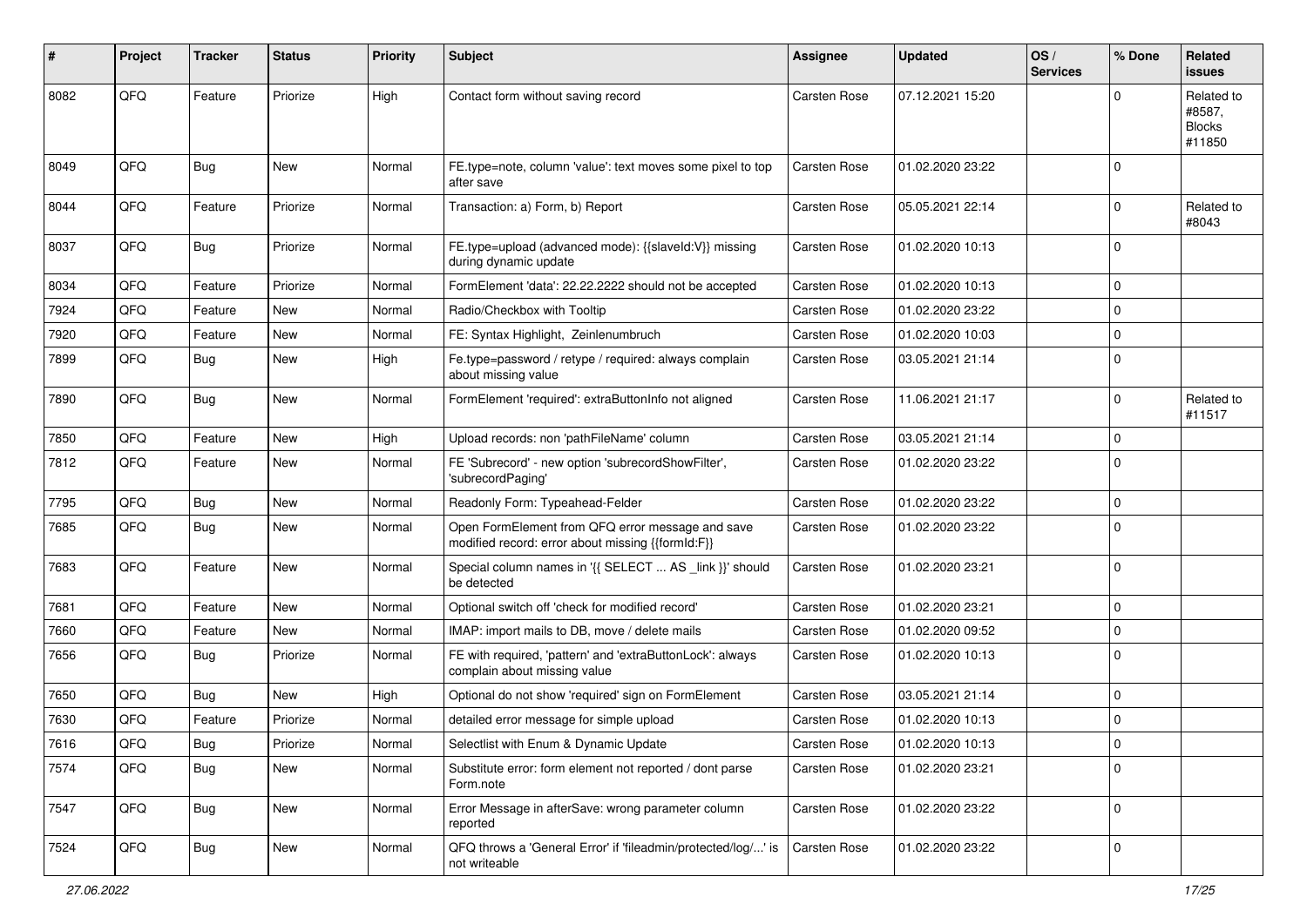| #    | Project | <b>Tracker</b> | <b>Status</b>     | <b>Priority</b> | <b>Subject</b>                                                                                 | <b>Assignee</b>     | <b>Updated</b>   | OS/<br><b>Services</b> | % Done      | Related<br>issues          |
|------|---------|----------------|-------------------|-----------------|------------------------------------------------------------------------------------------------|---------------------|------------------|------------------------|-------------|----------------------------|
| 7522 | QFQ     | Feature        | Priorize          | Normal          | Inserting default index.html to folder (Avoid Apache<br>Indexing)                              | Carsten Rose        | 01.02.2020 10:13 |                        | $\Omega$    |                            |
| 7521 | QFQ     | Feature        | <b>New</b>        | Normal          | TemplateGroup: fe.type=upload                                                                  | Carsten Rose        | 01.02.2020 23:21 |                        | $\mathbf 0$ | Related to<br>#9706        |
| 7520 | QFQ     | Feature        | New               | Normal          | QR Code:  AS _qr ( AS _link)                                                                   | Carsten Rose        | 01.02.2020 23:22 |                        | $\Omega$    |                            |
| 7519 | QFQ     | Feature        | <b>New</b>        | Normal          | Select: Multi                                                                                  | <b>Carsten Rose</b> | 01.02.2020 23:22 |                        | 0           |                            |
| 7513 | QFQ     | Bug            | New               | Normal          | Radios not correct aligned                                                                     | Carsten Rose        | 01.02.2020 23:22 |                        | $\mathbf 0$ |                            |
| 7512 | QFQ     | Bug            | <b>New</b>        | Normal          | FE: inputType=number >> 'pattern' is not respected                                             | Carsten Rose        | 01.02.2020 23:22 |                        | 0           |                            |
| 7481 | QFQ     | Feature        | <b>New</b>        | Normal          | Detect 'BaseUrl' automatically                                                                 | Carsten Rose        | 01.02.2020 23:21 |                        | 0           |                            |
| 7480 | QFQ     | Feature        | New               | Normal          | Record History (Undo / Redo)                                                                   | Carsten Rose        | 11.12.2019 16:16 |                        | 0           | Related to<br>#2361        |
| 7456 | QFQ     | <b>Bug</b>     | Some day<br>maybe | Low             | Todos in Code: solve or make ticket                                                            | <b>Carsten Rose</b> | 16.09.2021 15:10 |                        | $\mathbf 0$ |                            |
| 7453 | QFQ     | Feature        | Some day<br>maybe | Normal          | import / export forms QFQ                                                                      | <b>Carsten Rose</b> | 16.09.2021 15:10 |                        | $\mathbf 0$ |                            |
| 7452 | QFQ     | Feature        | Some day<br>maybe | Normal          | automate deployment new QFQ version                                                            | Carsten Rose        | 16.09.2021 15:10 |                        | $\Omega$    |                            |
| 7342 | QFQ     | Feature        | New               | Normal          | add content $=$ hide this                                                                      | <b>Carsten Rose</b> | 01.02.2020 23:21 |                        | $\mathbf 0$ |                            |
| 7336 | QFQ     | Feature        | Some day<br>maybe | Normal          | PDF Upload: disallow PDFs with specific Meta information                                       | Carsten Rose        | 11.12.2019 16:01 |                        | $\mathbf 0$ |                            |
| 7290 | QFQ     | Feature        | Priorize          | Normal          | FormEditor: title as textarea if LEN(title)>60                                                 | <b>Carsten Rose</b> | 01.02.2020 10:13 |                        | $\Omega$    | <b>Blocked by</b><br>#7682 |
| 7280 | QFQ     | Feature        | <b>New</b>        | Normal          | recently used table                                                                            | <b>Carsten Rose</b> | 01.02.2020 23:21 |                        | 0           |                            |
| 7261 | QFQ     | Bug            | <b>New</b>        | Normal          | Report pathFilename for user without path, only the filename                                   | <b>Carsten Rose</b> | 01.02.2020 23:21 |                        | 0           |                            |
| 7239 | QFQ     | Feature        | <b>New</b>        | Normal          | TinyMCE: html tag whitelist                                                                    | <b>Carsten Rose</b> | 01.02.2020 23:21 |                        | $\Omega$    | Related to<br>#14320       |
| 7219 | QFQ     | Bug            | <b>New</b>        | Normal          | typeSheadSql / typeAheadSqlPrefetch: change to curly<br>braces                                 | <b>Carsten Rose</b> | 01.02.2020 23:21 |                        | $\Omega$    |                            |
| 7217 | QFQ     | Feature        | Priorize          | Normal          | Download: notice User if `_sip=?` is missing                                                   | <b>Carsten Rose</b> | 01.02.2020 10:13 |                        | $\mathbf 0$ |                            |
| 7175 | QFQ     | Feature        | New               | Normal          | Upload: md5 hash as filename                                                                   | Carsten Rose        | 01.02.2020 23:21 |                        | $\Omega$    |                            |
| 7119 | QFG     | Feature        | New               | Normal          | Upload: scaleDownWidth, scaleDownHeight                                                        | Carsten Rose        | 01.02.2020 23:21 |                        | 0           |                            |
| 7109 | QFQ     | Feature        | New               | Normal          | Dynamic Updates: row/element hide                                                              | Carsten Rose        | 01.02.2020 23:22 |                        | $\Omega$    | Has<br>duplicate<br>#4081  |
| 7107 | QFQ     | Feature        | Some day<br>maybe | Normal          | Showcase Registration Tool: Anmeldung / Administration :<br>Liste Anmeldungen / Emaileinaldung | Carsten Rose        | 11.12.2019 16:01 |                        | $\Omega$    |                            |
| 7102 | QFQ     | Feature        | New               | Normal          | Comment sign in report: '#' and '--'                                                           | Carsten Rose        | 01.02.2020 23:21 |                        | 0           |                            |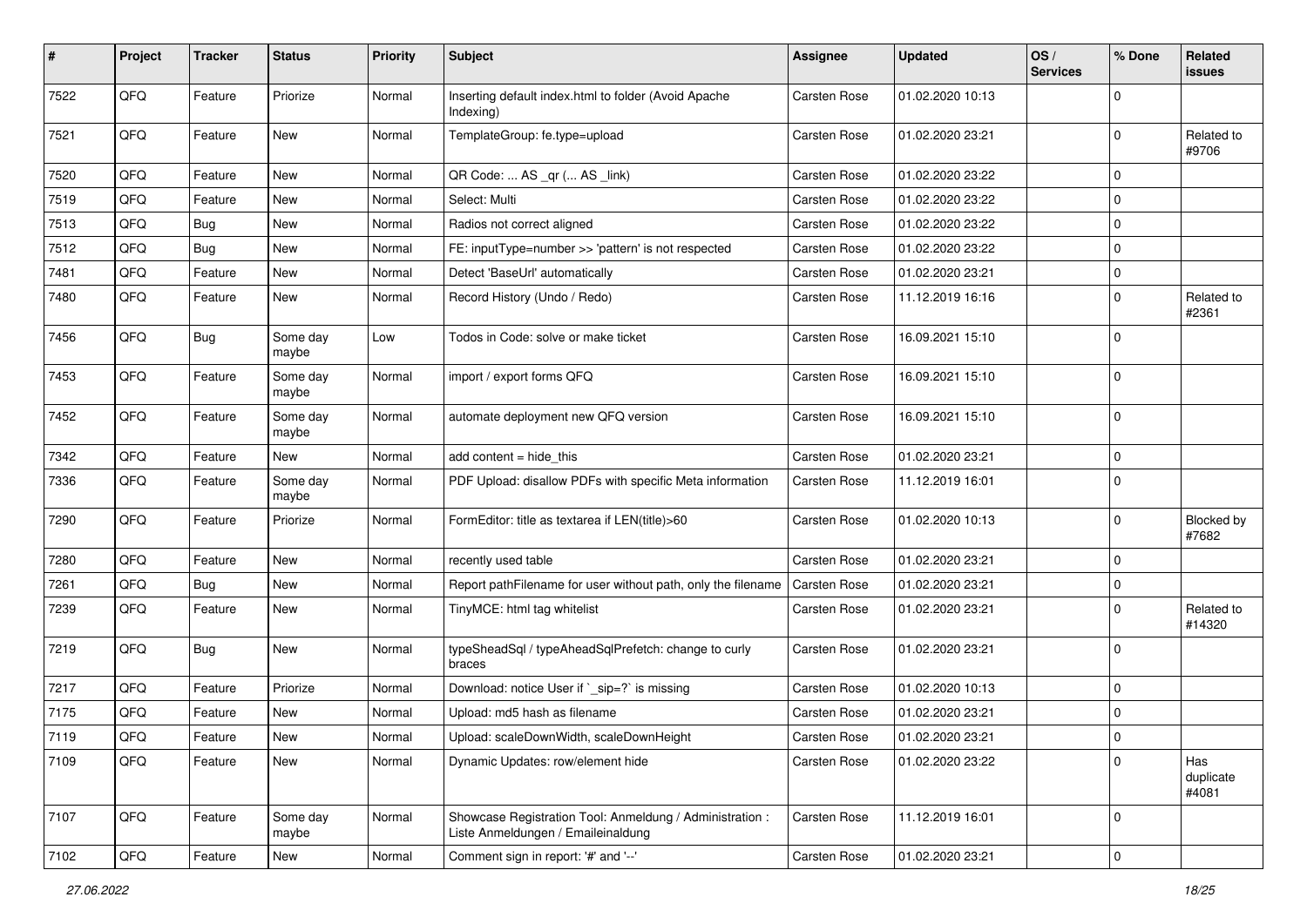| ∦    | Project | <b>Tracker</b> | <b>Status</b>     | <b>Priority</b> | Subject                                                                                                                    | <b>Assignee</b>     | <b>Updated</b>   | OS/<br><b>Services</b> | % Done      | Related<br>issues                           |
|------|---------|----------------|-------------------|-----------------|----------------------------------------------------------------------------------------------------------------------------|---------------------|------------------|------------------------|-------------|---------------------------------------------|
| 7099 | QFQ     | Feature        | <b>New</b>        | Normal          | Redesign FormEditor                                                                                                        | <b>Carsten Rose</b> | 01.02.2020 23:21 |                        | $\Omega$    |                                             |
| 7014 | QFQ     | Bug            | <b>New</b>        | Normal          | Sending invalid emails succeeds when<br>debug.redirectAllMailTo is set                                                     | <b>Carsten Rose</b> | 01.02.2020 23:21 |                        | $\Omega$    |                                             |
| 7002 | QFQ     | Bug            | New               | Normal          | Dynamic Update: row does not disappear / appear                                                                            | <b>Carsten Rose</b> | 01.02.2020 23:22 |                        | 0           |                                             |
| 6998 | QFQ     | Feature        | Priorize          | Normal          | Form: with debug=on show column information as tooltip of<br>column label                                                  | <b>Carsten Rose</b> | 01.02.2020 10:13 |                        | $\Omega$    |                                             |
| 6912 | QFQ     | Bug            | New               | Normal          | error Message Var 'deadline' already set in SIP - in Form<br>with FE.value={{deadline:R:::{{deadlinePeriod:Y}}}}           | <b>Carsten Rose</b> | 01.02.2020 23:21 |                        | $\mathbf 0$ |                                             |
| 6855 | QFQ     | Feature        | <b>New</b>        | Normal          | With {{feUser:U}}!={{feUser:T}}: Save / Delete: only possible<br>with {{feUserSave:U}}='yes' and '{{feUserDelete:U}}='yes' | <b>Carsten Rose</b> | 01.02.2020 23:21 |                        | 0           |                                             |
| 6765 | QFQ     | Feature        | <b>New</b>        | Normal          | Moeglichkeit via QFQ eigene Logs zu schreiben                                                                              | <b>Carsten Rose</b> | 01.02.2020 23:21 |                        | $\mathbf 0$ |                                             |
| 6723 | QFQ     | Feature        | <b>New</b>        | Normal          | Report QFQ Installation and Version                                                                                        | <b>Carsten Rose</b> | 12.06.2021 09:07 |                        | 0           |                                             |
| 6715 | QFQ     | Feature        | Some day<br>maybe | Normal          | Code-Refactoring: dbArray vereinheitlichen                                                                                 | <b>Carsten Rose</b> | 11.12.2019 16:02 |                        | $\Omega$    |                                             |
| 6677 | QFQ     | Bug            | New               | Normal          | Error message FE Action Element: no/wrong FE reference<br>who cause the problem.                                           | <b>Carsten Rose</b> | 01.02.2020 23:21 |                        | $\mathbf 0$ |                                             |
| 6602 | QFQ     | Feature        | <b>New</b>        | Normal          | Formlet: in Report auf Mausklick ein mini-form oeffnen                                                                     | <b>Carsten Rose</b> | 11.12.2019 16:16 |                        | 0           |                                             |
| 6594 | QFQ     | Feature        | New               | Normal          | Excel: on download, check if there is a valid sip                                                                          | <b>Carsten Rose</b> | 01.02.2020 23:21 |                        | $\mathbf 0$ |                                             |
| 6574 | QFQ     | Bug            | Priorize          | Normal          | qfq.log: Fehlermeldung wurde angezeigt, aber nicht geloggt                                                                 | <b>Carsten Rose</b> | 01.02.2020 10:13 |                        | $\Omega$    |                                             |
| 6483 | QFQ     | Bug            | <b>New</b>        | Normal          | R Store funktioniert nicht bei 'Report Notation' im FE                                                                     | Carsten Rose        | 01.02.2020 23:21 |                        | 0           |                                             |
| 6462 | QFQ     | Bug            | <b>New</b>        | Normal          | File Upload: Nutzlose Fehlermeldung wenn Datei zu gross                                                                    | <b>Carsten Rose</b> | 01.02.2020 23:21 |                        | $\Omega$    | Related to<br>#6139                         |
| 6437 | QFQ     | Feature        | <b>New</b>        | Normal          | Neuer Mode Button bei FormElementen                                                                                        | <b>Carsten Rose</b> | 01.02.2020 23:21 |                        | $\Omega$    | Related to<br>#9668,<br>Blocked by<br>#9678 |
| 6292 | QFQ     | Feature        | <b>New</b>        | Normal          | Download: File speichern mit Hash aber original Filename in<br>der Datenbank vermerken fuer Downloads                      | Carsten Rose        | 01.02.2020 23:21 |                        | $\Omega$    |                                             |
| 6289 | QFQ     | Feature        | <b>New</b>        | Normal          | Form: Log                                                                                                                  | <b>Carsten Rose</b> | 01.02.2020 23:21 |                        | $\mathbf 0$ |                                             |
| 6261 | QFQ     | Feature        | New               | Normal          | Persistent SIP                                                                                                             | <b>Carsten Rose</b> | 12.06.2021 09:07 |                        | $\Omega$    | Related to<br>#10819                        |
| 6250 | QFQ     | Feature        | In Progress       | Normal          | Enhance layout: a) Subrecord, b) Subrecord-Title                                                                           | Carsten Rose        | 01.02.2020 23:22 |                        | 0           | Related to<br>#5391                         |
| 6116 | QFQ     | Bug            | Priorize          | High            | value of checkbox not saved                                                                                                | Carsten Rose        | 07.12.2021 17:19 |                        | $\mathbf 0$ |                                             |
| 5991 | QFQ     | <b>Bug</b>     | Some day<br>maybe | Normal          | URLs with ' ' or long parameter are problematic                                                                            | Carsten Rose        | 01.02.2020 23:19 |                        | $\mathbf 0$ |                                             |
| 5983 | QFQ     | Feature        | Some day<br>maybe | Normal          | Form Submit (save & update): normalize date/-time FE                                                                       | Carsten Rose        | 01.02.2020 23:19 |                        | 0           |                                             |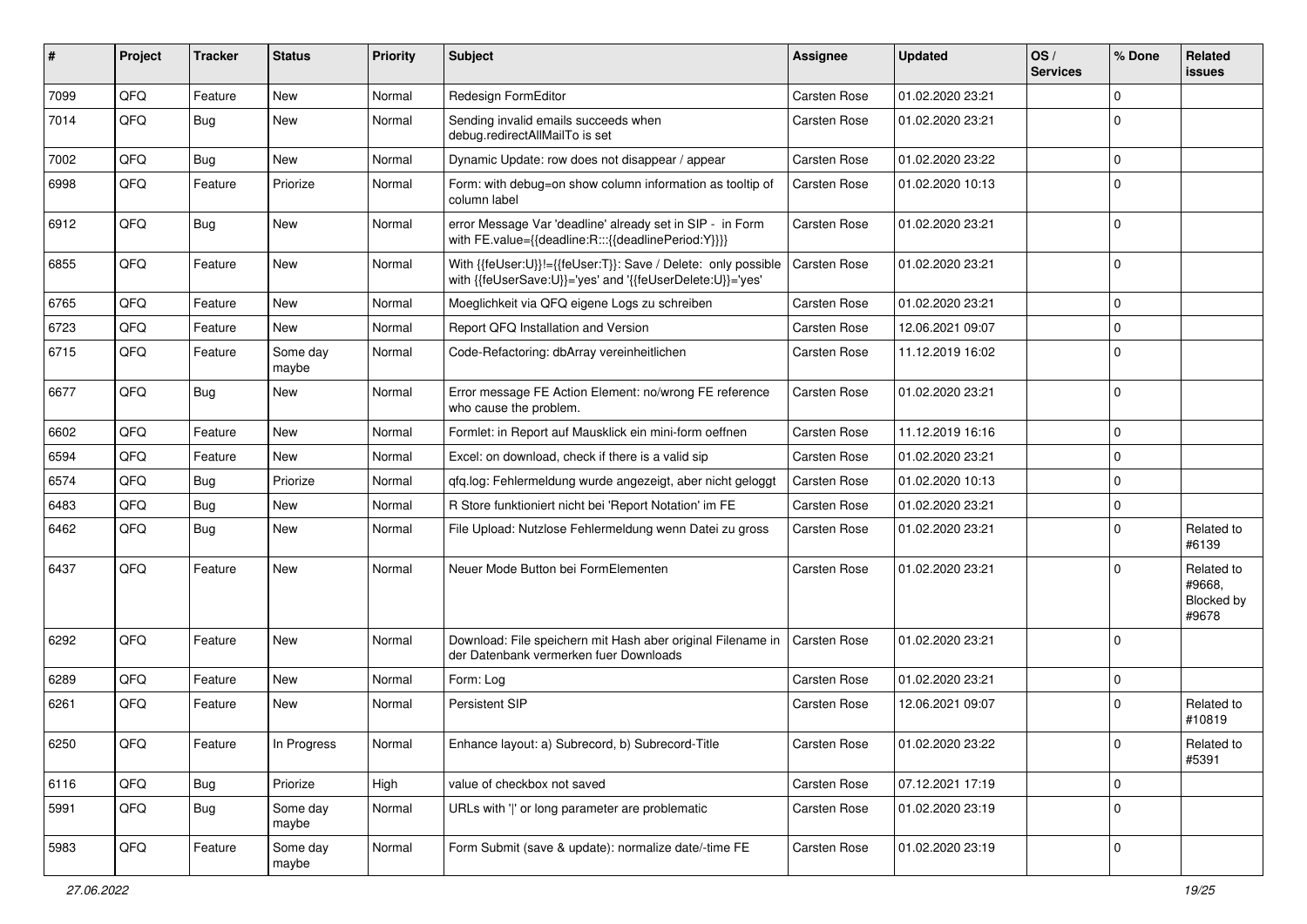| #    | Project | <b>Tracker</b> | <b>Status</b>     | <b>Priority</b> | <b>Subject</b>                                                                                     | Assignee            | <b>Updated</b>   | OS/<br><b>Services</b> | % Done      | Related<br><b>issues</b>                    |
|------|---------|----------------|-------------------|-----------------|----------------------------------------------------------------------------------------------------|---------------------|------------------|------------------------|-------------|---------------------------------------------|
| 5942 | QFQ     | Feature        | Priorize          | Normal          | 'L' and 'type': append to links, generate via '_link' by using<br>'u:' .                           | <b>Carsten Rose</b> | 01.02.2020 10:13 |                        | $\Omega$    |                                             |
| 5894 | QFQ     | Feature        | Feedback          | Normal          | Typeahead in Report: show/hide rows dynamically                                                    | <b>Carsten Rose</b> | 18.02.2022 08:50 |                        | $\Omega$    | Related to<br>#5893,<br>Related to<br>#5885 |
| 5852 | QFQ     | Feature        | Some day<br>maybe | Normal          | Logging: mail.log / sql.log - im FE anzeigen und via AJAX<br>aktualisieren                         | <b>Carsten Rose</b> | 01.02.2020 23:19 |                        | $\Omega$    | Related to<br>#5885                         |
| 5782 | QFQ     | Feature        | <b>New</b>        | Normal          | <b>NextCloud API</b>                                                                               | <b>Carsten Rose</b> | 01.02.2020 10:02 |                        | $\Omega$    |                                             |
| 5768 | QFQ     | Bug            | Some day<br>maybe | Normal          | {{pageLanguage:T}}' missing if QFQ is called via api                                               | <b>Carsten Rose</b> | 01.02.2020 23:19 |                        | $\Omega$    |                                             |
| 5715 | QFQ     | Feature        | <b>New</b>        | High            | <b>PDF Caching</b>                                                                                 | <b>Carsten Rose</b> | 03.05.2021 21:14 |                        | $\Omega$    | Related to<br>#5851,<br>Related to<br>#6357 |
| 5706 | QFQ     | Bug            | Some day<br>maybe | Normal          | upload: fileDestination needs to be sanatized                                                      | <b>Carsten Rose</b> | 01.02.2020 23:19 |                        | $\Omega$    |                                             |
| 5695 | QFQ     | Feature        | In Progress       | Normal          | Multiform                                                                                          | Carsten Rose        | 02.01.2021 18:38 |                        | $\Omega$    |                                             |
| 5665 | QFQ     | Feature        | Some day<br>maybe | Normal          | Versuch das '{{!' nicht mehr noetig ist.                                                           | <b>Carsten Rose</b> | 01.02.2020 23:20 |                        | $\Omega$    | Related to<br>#7432,<br>Related to<br>#7434 |
| 5579 | QFQ     | Feature        | Some day<br>maybe | Normal          | Enhance Doc / Presentation: variable type 'link column type'                                       | <b>Carsten Rose</b> | 01.02.2020 23:19 |                        | $\Omega$    |                                             |
| 5576 | QFQ     | Bug            | <b>New</b>        | Normal          | Using MySQL 'DROP' requires privilege - wich is not really<br>necessary.                           | Carsten Rose        | 01.02.2020 23:21 |                        | $\Omega$    |                                             |
| 5559 | QFQ     | Bug            | New               | Normal          | FE.type = Upload: 'accept' might contain variables                                                 | Carsten Rose        | 11.05.2020 21:23 |                        | $\Omega$    |                                             |
| 5557 | QFQ     | <b>Bug</b>     | Some day<br>maybe | Normal          | Form load: STORE_RECORD filled, but should be empty                                                | <b>Carsten Rose</b> | 01.02.2020 23:19 |                        | $\Omega$    |                                             |
| 5548 | QFQ     | Feature        | Some day<br>maybe | Normal          | 801 Textfiles/Scriptfiles als Thumbnail                                                            | <b>Carsten Rose</b> | 07.03.2022 16:26 |                        | $\Omega$    |                                             |
| 5480 | QFQ     | Feature        | Some day<br>maybe | Normal          | QFQ: Dokumentation mit Screenshots versehen                                                        | Carsten Rose        | 01.02.2020 23:20 |                        | $\Omega$    | Related to<br>#9879                         |
| 5459 | QFQ     | Bug            | <b>New</b>        | High            | Multi DB: spread system tables between 'QFQ' and<br>'Data'-DB                                      | <b>Carsten Rose</b> | 03.05.2021 21:14 |                        | $\Omega$    | Related to<br>#4720                         |
| 5428 | QFG     | Feature        | Some day<br>maybe | Normal          | secure thumbnail: late render on access.                                                           | Carsten Rose        | 01.02.2020 23:20 |                        | $\mathbf 0$ |                                             |
| 5345 | QFQ     | Feature        | New               | Normal          | Report: UPDATE / INSERT / DELETE statements should<br>trigger subqueries, depending on the result. | <b>Carsten Rose</b> | 27.05.2020 16:11 |                        | $\Omega$    |                                             |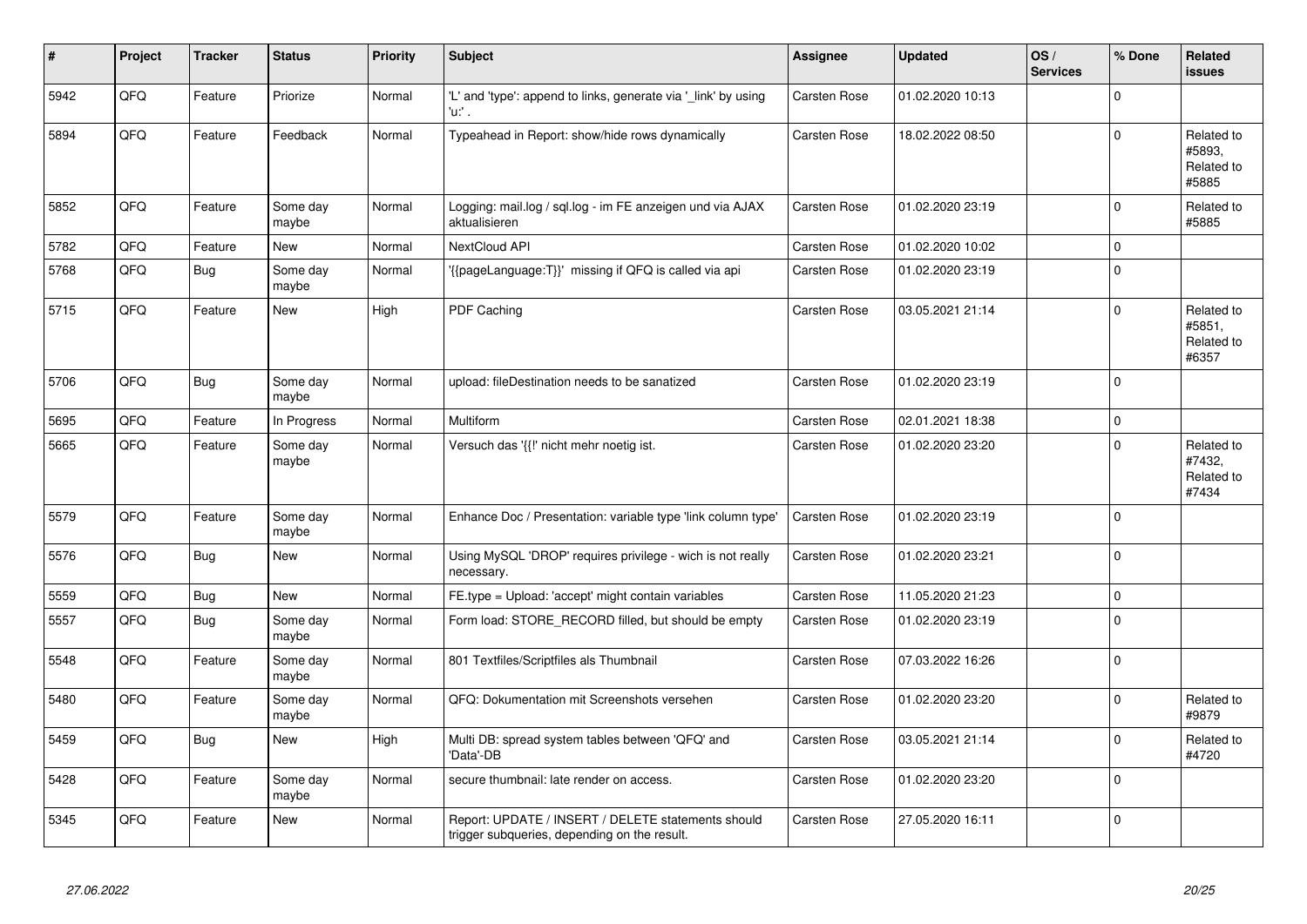| ∦    | Project | <b>Tracker</b> | <b>Status</b>     | <b>Priority</b> | <b>Subject</b>                                                                                                       | Assignee            | <b>Updated</b>   | OS/<br><b>Services</b> | % Done   | Related<br><b>issues</b>                       |
|------|---------|----------------|-------------------|-----------------|----------------------------------------------------------------------------------------------------------------------|---------------------|------------------|------------------------|----------|------------------------------------------------|
| 5305 | QFQ     | <b>Bug</b>     | <b>New</b>        | Normal          | Upload FormElement: nicht disabled by readonly Form                                                                  | <b>Carsten Rose</b> | 16.06.2021 13:43 |                        | $\Omega$ | Related to<br>#9347,<br>Related to<br>#9834    |
| 5221 | QFQ     | Bug            | <b>New</b>        | High            | Download Dialog: Bleibt stehen in FF wenn Datei<br>automatisch gespeichert wird.                                     | <b>Carsten Rose</b> | 03.05.2021 21:14 |                        | $\Omega$ |                                                |
| 5132 | QFQ     | Feature        | Some day<br>maybe | Normal          | Error Message sendmail missing attachment: more details                                                              | Carsten Rose        | 01.02.2020 23:19 |                        | $\Omega$ |                                                |
| 5131 | QFQ     | Feature        | <b>New</b>        | Normal          | Activate Spin Gear ('wait/busy' indicator) via LINK attribute                                                        | Carsten Rose        | 01.02.2020 23:21 |                        | $\Omega$ |                                                |
| 5021 | QFQ     | <b>Bug</b>     | Some day<br>maybe | Normal          | FE.typ=extra - during save displays error 'datum2' already<br>filled in STORE_SIP - the value is stored nevertheless | Carsten Rose        | 01.02.2020 23:19 |                        | $\Omega$ | Related to<br>#3875                            |
| 4956 | QFQ     | Feature        | Some day<br>maybe | Normal          | Sendmail: Benutzerdefinierte Headers                                                                                 | <b>Carsten Rose</b> | 11.12.2019 16:02 |                        | $\Omega$ |                                                |
| 4872 | QFQ     | Feature        | Some day<br>maybe | Normal          | Fields of Typo3 page available in STORE TYPO3                                                                        | <b>Carsten Rose</b> | 01.02.2020 23:19 |                        | $\Omega$ |                                                |
| 4869 | QFQ     | Feature        | Some day<br>maybe | Normal          | Dynamic Update (show, hide, readonly?, required?) for<br><b>Template Group Elements</b>                              | <b>Carsten Rose</b> | 01.02.2020 23:19 |                        | $\Omega$ | Related to<br>#4865                            |
| 4839 | QFQ     | Feature        | Some day<br>maybe | Normal          | gfg-handle in <head> Abschnitt</head>                                                                                | <b>Carsten Rose</b> | 11.12.2019 16:02 |                        | $\Omega$ |                                                |
| 4771 | QFQ     | Bug            | Some day<br>maybe | Normal          | gfg: select-down-values empty after save (edit-form for<br>program administrators)                                   | <b>Carsten Rose</b> | 01.02.2020 23:20 |                        | $\Omega$ | Related to<br>#4549, Has<br>duplicate<br>#4282 |
| 4757 | QFQ     | Feature        | Some day<br>maybe | Normal          | Test subrecord: download links ok? Links ok?                                                                         | Carsten Rose        | 01.02.2020 23:20 |                        | $\Omega$ |                                                |
| 4756 | QFQ     | Bug            | <b>New</b>        | Normal          | Form dirty even nothing changes                                                                                      | Carsten Rose        | 11.12.2019 16:16 |                        | $\Omega$ |                                                |
| 4659 | QFQ     | Bug            | Some day<br>maybe | Normal          | infoButtonExtra                                                                                                      | Carsten Rose        | 01.02.2020 23:20 |                        | $\Omega$ |                                                |
| 4652 | QFQ     | Feature        | Some day<br>maybe | Normal          | UZH CD: Weiterleitung auf benutzerdefinierte 403/404 Seite                                                           | <b>Carsten Rose</b> | 01.02.2020 23:20 |                        | $\Omega$ |                                                |
| 4651 | QFQ     | Bug            | Some day<br>maybe | Normal          | 'Loading document" Modal wird angezeigt bei uzhcd type=2<br>Ansicht                                                  | Carsten Rose        | 01.02.2020 23:20 |                        | $\Omega$ |                                                |
| 4650 | QFQ     | Feature        | Some day<br>maybe | Normal          | Convert html to doc/rtf                                                                                              | Carsten Rose        | 01.02.2020 23:20 |                        | $\Omega$ | Related to<br>#10704                           |
| 4606 | QFQ     | Feature        | Some day<br>maybe | Normal          | link: qualifier to render bootstrap button                                                                           | Carsten Rose        | 01.02.2020 23:19 |                        | $\Omega$ |                                                |
| 4583 | QFQ     | Bug            | Some day<br>maybe | Normal          | Dynamic Update bei TypeAhead Feldern                                                                                 | <b>Carsten Rose</b> | 01.02.2020 23:19 |                        | $\Omega$ |                                                |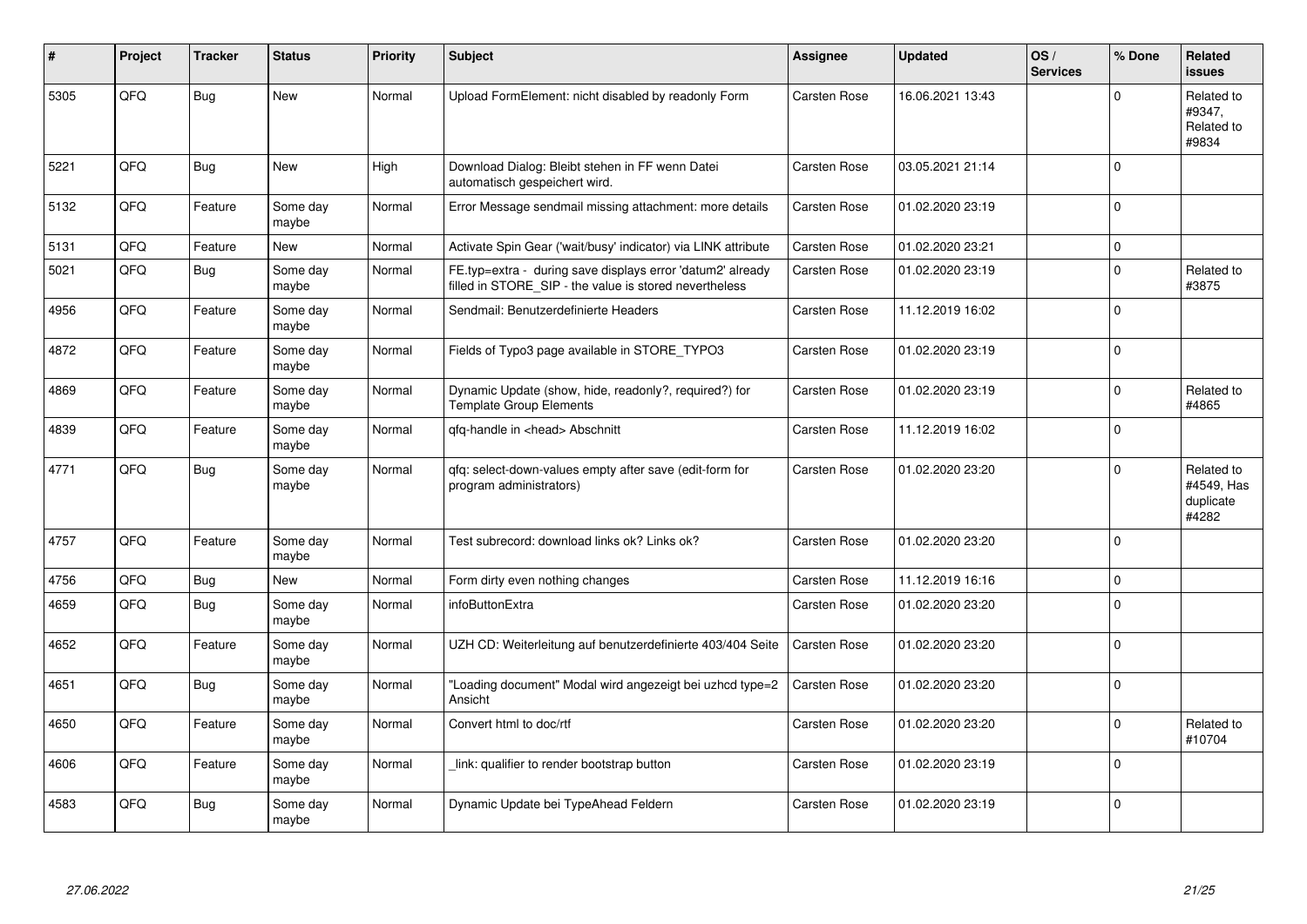| #    | Project | <b>Tracker</b> | <b>Status</b>     | <b>Priority</b> | Subject                                                                                                                        | Assignee            | <b>Updated</b>   | OS/<br><b>Services</b> | % Done         | Related<br><b>issues</b>                    |
|------|---------|----------------|-------------------|-----------------|--------------------------------------------------------------------------------------------------------------------------------|---------------------|------------------|------------------------|----------------|---------------------------------------------|
| 4549 | QFQ     | Bug            | Some day<br>maybe | Normal          | TemplateGroups: FE.type SELECT loose selected value<br>after save                                                              | Carsten Rose        | 01.02.2020 23:20 |                        |                | Related to<br>#4548,<br>Related to<br>#4771 |
| 4528 | QFQ     | <b>Bug</b>     | Some day<br>maybe | Normal          | extraButtonLock mit SQLAhead Bug                                                                                               | Carsten Rose        | 01.02.2020 23:19 |                        | $\Omega$       |                                             |
| 4413 | QFQ     | Feature        | <b>New</b>        | Normal          | fieldset: show/hidden, modeSql, dynamicUpdate                                                                                  | <b>Carsten Rose</b> | 09.02.2022 15:19 |                        | $\Omega$       |                                             |
| 4365 | QFQ     | Feature        | Some day<br>maybe | Normal          | Multi Language: new way of config                                                                                              | Carsten Rose        | 01.02.2020 23:20 |                        | $\Omega$       |                                             |
| 4349 | QFQ     | Feature        | Some day<br>maybe | Normal          | link download: downloaded external URL to<br>deliver/concatenate - check mimetipe and handle it correctly                      | Carsten Rose        | 11.12.2019 16:02 |                        | $\mathbf 0$    |                                             |
| 4343 | QFQ     | Feature        | Some day<br>maybe | Normal          | Link: Classifier to add 'attributes'                                                                                           | Carsten Rose        | 01.02.2020 23:20 |                        | $\Omega$       | Related to<br>#14077                        |
| 4330 | QFQ     | Feature        | Some day<br>maybe | Normal          | Error Message: report missing {{ / }} in sqlUpdate, sqlInsert,<br>sqlDelete, sqlAfter, sqlBefore in FE action elements.        | Carsten Rose        | 01.02.2020 23:20 |                        | $\Omega$       |                                             |
| 4328 | QFQ     | Bug            | Some day<br>maybe | Normal          | Error Message: Show FE name/number on problems in FE                                                                           | Carsten Rose        | 01.02.2020 23:20 |                        | $\Omega$       |                                             |
| 4293 | QFQ     | Bug            | Some day<br>maybe | Normal          | Download broken if token 'd:' is missing - but no error<br>message                                                             | Carsten Rose        | 11.12.2019 16:03 |                        | $\Omega$       | Related to<br>#7514                         |
| 4279 | QFQ     | Bug            | Some day<br>maybe | High            | config.linkVars lost                                                                                                           | Carsten Rose        | 03.05.2021 21:14 |                        | $\Omega$       |                                             |
| 4259 | QFQ     | Feature        | Some day<br>maybe | Normal          | Instant trigger a cron job                                                                                                     | Carsten Rose        | 11.12.2019 16:03 |                        | $\Omega$       |                                             |
| 4258 | QFQ     | Feature        | Some day<br>maybe | High            | <b>System Defaults: Forms</b>                                                                                                  | Carsten Rose        | 03.05.2021 21:14 |                        | $\Omega$       |                                             |
| 4250 | QFQ     | Feature        | <b>New</b>        | Normal          | AutoCron in QFQ via PHP                                                                                                        | Carsten Rose        | 01.02.2020 23:21 |                        | $\overline{0}$ | Related to<br>#3292,<br>Related to<br>#3291 |
| 4197 | QFQ     | Feature        | Some day<br>maybe | Normal          | Unit Test fuer JSON Stream von QuickFormQuery.php ><br>doForm()                                                                | Carsten Rose        | 11.12.2019 16:03 |                        | $\Omega$       |                                             |
| 4092 | QFQ     | Bug            | Some day<br>maybe | Normal          | 1) Logging verbessern wann welches FE warum ausgefuehrt   Carsten Rose<br>wird, 2) Documentation: Best Practice Template Group |                     | 01.02.2020 23:19 |                        | $\Omega$       | Related to<br>#3504                         |
| 4082 | QFQ     | Feature        | New               | Normal          | Dynamic Update: modeSql - useful default                                                                                       | Carsten Rose        | 01.02.2020 23:22 |                        | U              |                                             |
| 4050 | QFQ     | Feature        | New               | Normal          | sql.log: 1) FormElement ID which causes a specific action,<br>2) Result in the same row.                                       | <b>Carsten Rose</b> | 15.04.2020 11:35 |                        | $\mathbf 0$    | Related to<br>#5458                         |
| 4026 | QFQ     | Feature        | Some day<br>maybe | Normal          | sqlLog.sql: log number of FE.id                                                                                                | <b>Carsten Rose</b> | 11.12.2019 16:03 |                        | 0              | Related to<br>#5458                         |
| 4023 | QFQ     | Feature        | New               | Normal          | prepared statements - FE action: salveld, sqlInsert,<br>sqlUpdate, sqlDelete, sqlBefore, sqlAfter                              | Carsten Rose        | 11.12.2019 16:15 |                        | 0              |                                             |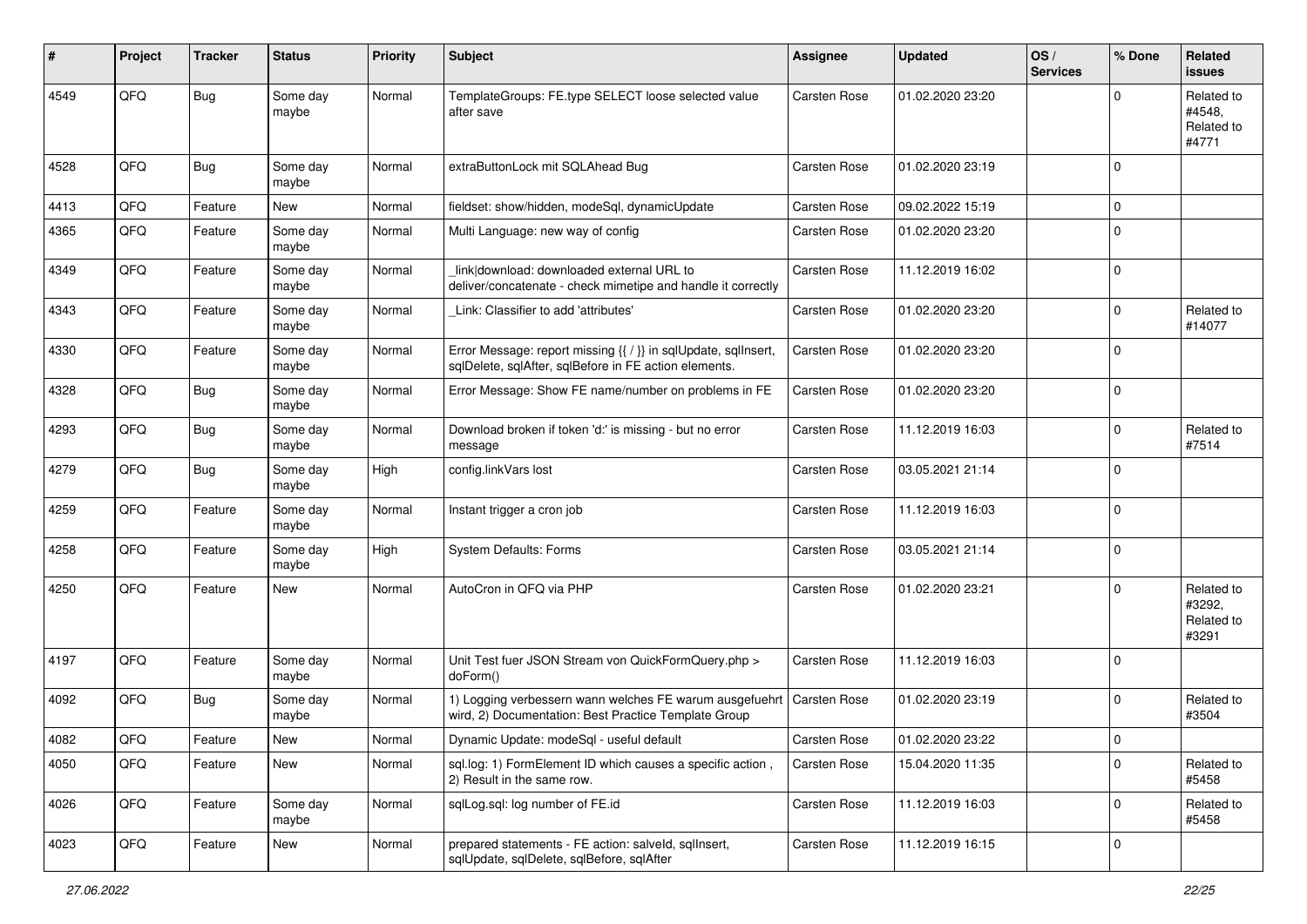| #    | Project | <b>Tracker</b> | <b>Status</b>     | <b>Priority</b> | Subject                                                                                                                             | <b>Assignee</b>     | <b>Updated</b>   | OS/<br><b>Services</b> | % Done      | Related<br><b>issues</b>                    |
|------|---------|----------------|-------------------|-----------------|-------------------------------------------------------------------------------------------------------------------------------------|---------------------|------------------|------------------------|-------------|---------------------------------------------|
| 4018 | QFQ     | Feature        | Some day<br>maybe | Normal          | typeahead: solve problem with potential long query<br>parameter                                                                     | Carsten Rose        | 11.12.2019 16:03 |                        | $\Omega$    |                                             |
| 4008 | QFQ     | Bug            | Some day<br>maybe | Normal          | FormElemen.type=sendmail: wrong 'TO' if 'real<br>name <rea@mail.to>' is used</rea@mail.to>                                          | Carsten Rose        | 11.12.2019 16:03 |                        | $\Omega$    |                                             |
| 3991 | QFQ     | Feature        | Some day<br>maybe | Normal          | report: Columnname '_skipWrap' skips 'fbeg', 'fend'                                                                                 | Carsten Rose        | 11.12.2019 16:03 |                        | $\Omega$    |                                             |
| 3990 | QFQ     | Feature        | Some day<br>maybe | High            | custom class definition: add space automatically                                                                                    | <b>Carsten Rose</b> | 03.05.2021 21:14 |                        | $\Omega$    |                                             |
| 3967 | QFQ     | Feature        | Some day<br>maybe | High            | Report: Checkbox, Radio, Dropdown, Input welches ohne<br>Submit funktioniert - 'Inline-Form'                                        | <b>Carsten Rose</b> | 03.05.2021 21:14 |                        | $\Omega$    |                                             |
| 3947 | QFQ     | Feature        | Some day<br>maybe | Normal          | Attack detectect: logout current user                                                                                               | <b>Carsten Rose</b> | 11.12.2019 16:03 |                        | $\Omega$    | Related to<br>#5458,<br>Related to<br>#6299 |
| 3942 | QFQ     | Feature        | Some day<br>maybe | Normal          | Action Elemente: neu generierte IDs via FE weitergeben                                                                              | <b>Carsten Rose</b> | 11.12.2019 16:03 |                        | $\Omega$    | Related to<br>#3941                         |
| 3941 | QFQ     | Feature        | Some day<br>maybe | Normal          | sqlAfter: es sollten mehrere moeglich sein                                                                                          | <b>Carsten Rose</b> | 11.12.2019 16:03 |                        | $\Omega$    | Related to<br>#3942                         |
| 3905 | QFQ     | Feature        | Some day<br>maybe | Normal          | Documentation: Best Practice anhand eines Online<br>Bewerbungstools                                                                 | Carsten Rose        | 11.12.2019 16:03 |                        | $\Omega$    |                                             |
| 3900 | QFQ     | Feature        | Some day<br>maybe | Normal          | Extend documentation of 'Copy / Paste'                                                                                              | <b>Carsten Rose</b> | 11.12.2019 16:03 |                        | $\Omega$    | Related to<br>#3899                         |
| 3895 | QFQ     | Bug            | Some day<br>maybe | Normal          | typeahead pedantic: on lehrkredit Idap webpass - if only one<br>person is in dropdown, such person can't be selected                | <b>Carsten Rose</b> | 11.12.2019 16:03 |                        | $\Omega$    |                                             |
| 3882 | QFQ     | Bug            | Some day<br>maybe | Normal          | templateGroup: disable 'add' if limit is reached - funktioniert<br>nicht wenn bereits records existierten                           | <b>Carsten Rose</b> | 11.12.2019 16:03 |                        | $\Omega$    |                                             |
| 3877 | QFQ     | Feature        | Some day<br>maybe | Normal          | FormEditor: die Felder die aktuell nicht gebraucht werden<br>nur auf readonly/disabled setzen (nicht ausblenden > das<br>irritiert. | Carsten Rose        | 11.12.2019 16:03 |                        | $\Omega$    |                                             |
| 3867 | QFQ     | Feature        | Priorize          | Normal          | Readonly Formular: Template Groups add/delete<br>ausbeldnen                                                                         | Carsten Rose        | 05.05.2021 22:12 |                        | $\Omega$    |                                             |
| 3864 | QFQ     | Feature        | New               | Normal          | Encrypt / decrypt field                                                                                                             | <b>Carsten Rose</b> | 08.03.2021 18:08 |                        | $\mathbf 0$ |                                             |
| 3848 | QFQ     | Feature        | Some day<br>maybe | High            | Antivirus check fuer Upload files in qfq?                                                                                           | Carsten Rose        | 03.05.2021 21:14 |                        | $\Omega$    | Related to<br>#4131                         |
| 3811 | QFG     | <b>Bug</b>     | Some day<br>maybe | Normal          | Dynamic Update: extraButtonInfo - Text aktualisieren                                                                                | <b>Carsten Rose</b> | 11.12.2019 16:03 |                        | $\Omega$    | Related to<br>#11517                        |
| 3782 | QFG     | <b>Bug</b>     | Priorize          | Normal          | Bei fehlerhafter Eingabe (z.B. Datum) sollte das erwartete<br>Format angezeigt werden                                               | <b>Carsten Rose</b> | 01.02.2020 10:13 |                        | $\mathbf 0$ |                                             |
| 3750 | QFQ     | Bug            | Some day<br>maybe | Normal          | FE in a row: if one violates check, all are red                                                                                     | Carsten Rose        | 11.12.2019 16:03 |                        | $\mathbf 0$ |                                             |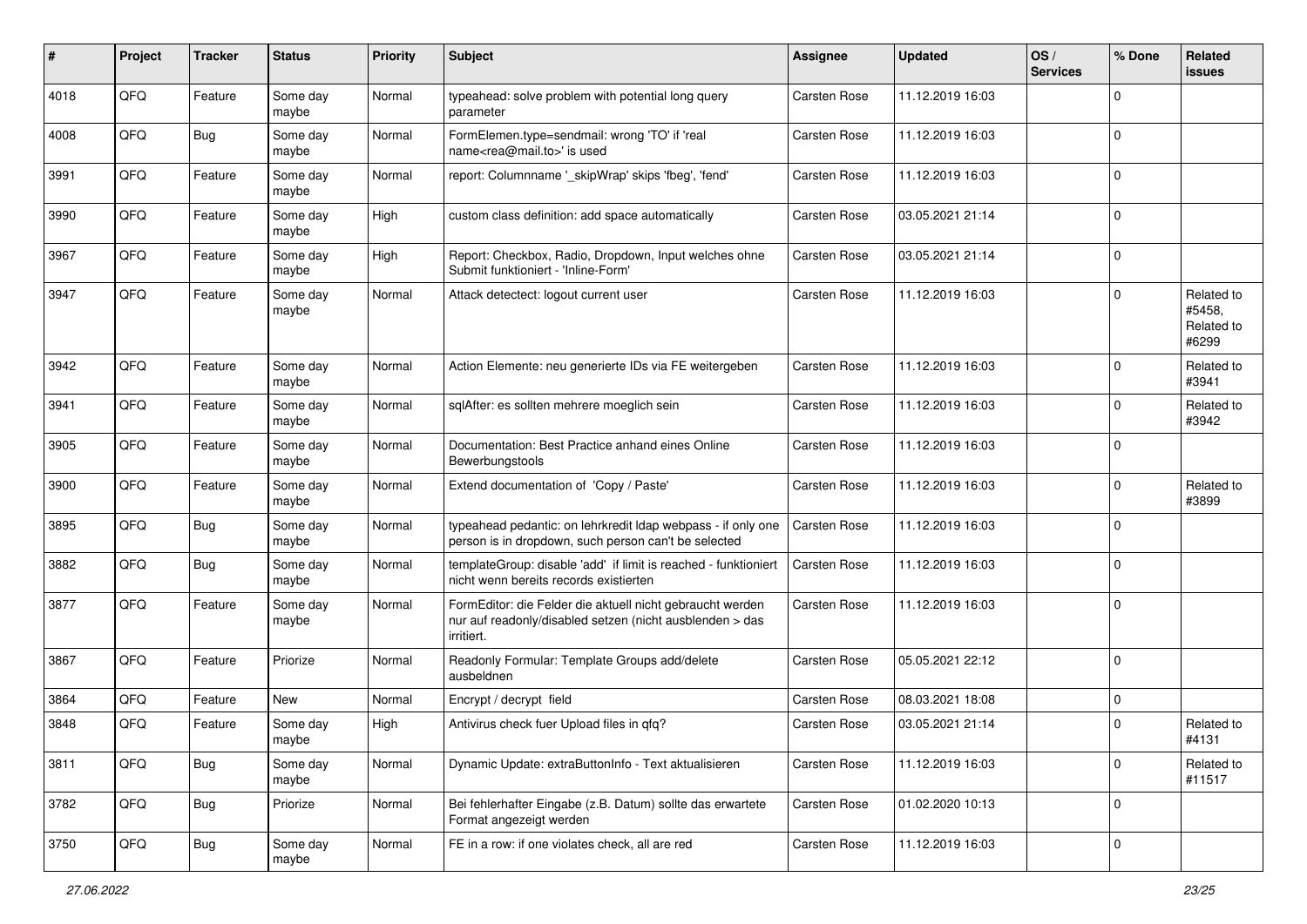| #    | Project | <b>Tracker</b> | <b>Status</b>     | <b>Priority</b> | <b>Subject</b>                                                                                                                               | Assignee            | <b>Updated</b>   | OS/<br><b>Services</b> | % Done      | Related<br><b>issues</b>                    |
|------|---------|----------------|-------------------|-----------------|----------------------------------------------------------------------------------------------------------------------------------------------|---------------------|------------------|------------------------|-------------|---------------------------------------------|
| 3727 | QFQ     | Feature        | <b>New</b>        | High            | Security: Session Hijacking erschweren                                                                                                       | Carsten Rose        | 03.05.2021 21:14 |                        | $\mathbf 0$ |                                             |
| 3708 | QFQ     | Feature        | Some day<br>maybe | Normal          | Form: input - 'specialchars', 'none'  gewisse tags erlauben,<br>andere verbieten                                                             | <b>Carsten Rose</b> | 11.12.2019 16:02 |                        | $\Omega$    | Related to<br>#14320                        |
| 3682 | QFQ     | <b>Bug</b>     | Some day<br>maybe | Normal          | Dynamic update: Radio buttons                                                                                                                | <b>Carsten Rose</b> | 11.12.2019 16:02 |                        | $\Omega$    |                                             |
| 3677 | QFQ     | Feature        | Some day<br>maybe | Normal          | wkhtmltopdf: FE User access prohibited, if client IP changes<br>\$TYPO3 CONF VARS[FE][lockIP]                                                | <b>Carsten Rose</b> | 11.12.2019 16:02 |                        | $\Omega$    |                                             |
| 3666 | QFQ     | Feature        | Some day<br>maybe | Normal          | a) Performance Messung: mysql_real_escape_string() im<br>Vergleich zu str replace(), b) doppeltes Aufrufen von<br>mysql_real_escape_string() | <b>Carsten Rose</b> | 11.12.2019 16:02 |                        | $\Omega$    |                                             |
| 3588 | QFQ     | Bug            | Some day<br>maybe | Normal          | templateGroup: versteckte Elemente werden weiterhin<br>gespeichert.                                                                          | <b>Carsten Rose</b> | 11.12.2019 16:02 |                        | $\Omega$    |                                             |
| 3570 | QFQ     | <b>Bug</b>     | Some day<br>maybe | High            | Formular mit prmitnew permitEdit=Always wird nicht<br>aufgerufen (ist leer)                                                                  | <b>Carsten Rose</b> | 03.05.2021 21:14 |                        | $\Omega$    |                                             |
| 3547 | QFQ     | <b>Bug</b>     | <b>New</b>        | Normal          | FE of type 'note' causes writing of empty fields.                                                                                            | <b>Carsten Rose</b> | 01.02.2020 23:21 |                        | $\Omega$    |                                             |
| 3537 | QFQ     | Feature        | Some day<br>maybe | Low             | SHOW COLUMNS FROM tableName - Extend '{{!'<br>definition                                                                                     | Carsten Rose        | 11.12.2019 16:02 |                        | $\Omega$    |                                             |
| 3504 | QFQ     | Feature        | <b>New</b>        | Normal          | Logging: welche Action FEs werden wann wie ausgefuehrt                                                                                       | Carsten Rose        | 01.02.2020 23:21 |                        | $\Omega$    | Related to<br>#5458.<br>Related to<br>#4092 |
| 3458 | QFQ     | Feature        | Some day<br>maybe | Normal          | Display 'Edit Form Element'-Checkbox on form: should<br>depend on FE Group                                                                   | <b>Carsten Rose</b> | 11.12.2019 16:02 |                        | $\Omega$    | Related to<br>#3447                         |
| 3457 | QFQ     | Feature        | Some day<br>maybe | Normal          | LDAP: concat multi values to one single entry                                                                                                | Carsten Rose        | 11.12.2019 16:02 |                        | $\Omega$    |                                             |
| 3432 | QFQ     | Feature        | <b>New</b>        | Normal          | subrecord: dynamicUpdate                                                                                                                     | <b>Carsten Rose</b> | 11.06.2020 21:10 |                        | $\Omega$    | Related to<br>#5691                         |
| 3385 | QFQ     | Feature        | Some day<br>maybe | Normal          | templateGroup: insert/update/delete non primary records                                                                                      | <b>Carsten Rose</b> | 11.12.2019 16:02 |                        | $\Omega$    |                                             |
| 3350 | QFQ     | Feature        | Some day<br>maybe | Normal          | FormEditor: Hilfetext hinter 'checktype'                                                                                                     | <b>Carsten Rose</b> | 11.12.2019 16:02 |                        | $\Omega$    |                                             |
| 3349 | QFQ     | Bug            | Some day<br>maybe | Normal          | config.qfq.ini: a) vertraegt keine '=' im Value (z.B. Passwort),<br>b) Values sollten in ticks einschliessbar sein (spaces, )                | <b>Carsten Rose</b> | 11.12.2019 16:02 |                        | $\Omega$    |                                             |
| 3332 | QFQ     | Feature        | Some day<br>maybe | Normal          | Uploads: Thumbnails, Details zum hochgeladenen File                                                                                          | <b>Carsten Rose</b> | 11.12.2019 16:02 |                        | $\Omega$    | Related to<br>#3264,<br>Related to<br>#5333 |
| 3331 | QFQ     | Feature        | Some day<br>maybe | Normal          | Default Tooltip fuer page? Links: mit Form und Record ID                                                                                     | <b>Carsten Rose</b> | 11.12.2019 16:02 |                        | $\Omega$    |                                             |